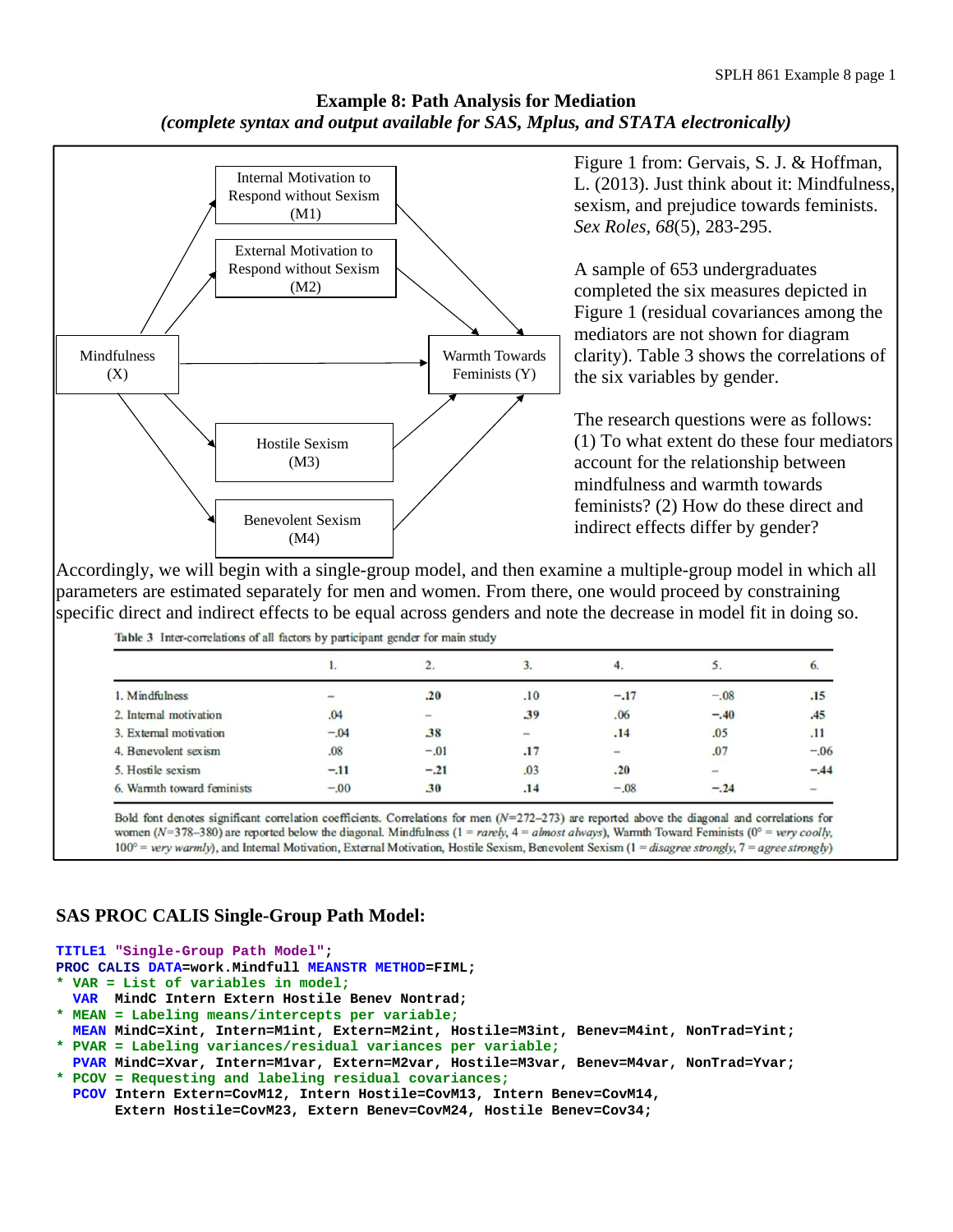```
* PATH = Model specification and labels;
   PATH MindC ---> NonTrad = mXtoY, 
        MindC ---> Intern Extern Hostile Benev = XtoM1 XtoM2 XtoM3 XtoM4, 
        Intern Extern Hostile Benev ---> NonTrad = M1toY M2toY M3toY M4toY; 
* TESTFUNC = Requesting indirect effects;
   TESTFUNC XtoM1toY XtoM2toY XtoM3toY XtoM4toY; 
            XtoM1toY = XtoM1*M1toY; XtoM2toY = XtoM2*M2toY; 
            XtoM3toY = XtoM3*M3toY; XtoM4toY = XtoM4*M4toY; 
RUN; TITLE1;
```
**MPLUS Single-Group Path Model (see syntax for full code):** 

```
! Model code: ON = Y ON X, WITH = correlation 
! Labels in parentheses (can be used to name constraints between groups) 
MODEL: 
! Bring X into the likelihood by estimating its mean and variance 
   [Mind1C] (Xint); Mind1C (Xvar); 
! Intercepts and residual variances for other variables 
   [Intern Extern Hostile Benev NonTrad] (M1int M2int M3int M4int Yint); 
    Intern Extern Hostile Benev NonTrad (M1var M2var M3var M4var Yvar); 
! Direct Mind1C --> NonTrad 
  NonTrad ON Mind1C (XtoY); 
! Left side of model 
   Intern ON Mind1C (XtoM1); 
   Extern ON Mind1C (XtoM2); 
  Hostile ON Mind1C (XtoM3); 
   Benev ON Mind1C (XtoM4); 
! Right side of model 
   NonTrad ON Intern (M1toY); 
  NonTrad ON Extern (M2toY); 
  NonTrad ON Hostile (M3toY); 
  NonTrad ON Benev (M4toY); 
! Residual covariances among mediator variables 
   Intern Extern Hostile Benev WITH Intern Extern Hostile Benev; 
! Testing indirect effects 
  MODEL CONSTRAINT: 
  NEW (XtoM1toY XtoM2toY XtoM3toY XtoM4toY); 
  XtoM1toY = XtoM1*M1toY; XtoM2toY = XtoM2*M2toY; 
  XtoM3toY = XtoM3*M3toY; XtoM4toY = XtoM4*M4toY;
```
### **STATA SEM Single-Group Path Model:**

```
* /// means continue the command + comment 
* // means comment only 
* sem, standardized // print standardized effects this time 
* first ran using coeflegend, which displays parameter labels (see log) 
display as result "Single group path model omitting coeflegend"
display as result "Adding indirect effects (that use parm labels)"<br>sem (mindc -> nontrad) \frac{1}{2} // XtoY
sem (mindc -> nontrad) /// XtoY<br>(mindc -> intern extern hostile benev ) /// XtoM1, M2, M3, M4
    (mindc -> intern extern hostile benev )
    (intern extern hostile benev -> nontrad), /// M1,M2,M3,M4toY 
     means(mindc) /// print mean
       var(mindc) /// print variance 
     covariance(e.intern*e.extern e.intern*e.hostile) /// residual covariances
     covariance(e.intern*e.benev e.extern*e.hostile) /// residual covariances
     covariance(e.extern*e.benev e.hostile*e.benev) /// residual covariances
     method(mlmv) // full-information ML
     estat eqgof, // R2 per variable 
     estat gof, stats(all), // model fit
     nlcom _b[intern:mindc]*_b[nontrad:intern] // indirect effect XtoM1toY
     nlcom _b[extern:mindc]*_b[nontrad:extern] // indirect effect XtoM2toY
     nlcom _b[hostile:mindc]*_b[nontrad:hostile] // indirect effect XtoM3toY
     nlcom _b[benev:mindc]*_b[nontrad:benev] // indirect effect XtoM4toY
```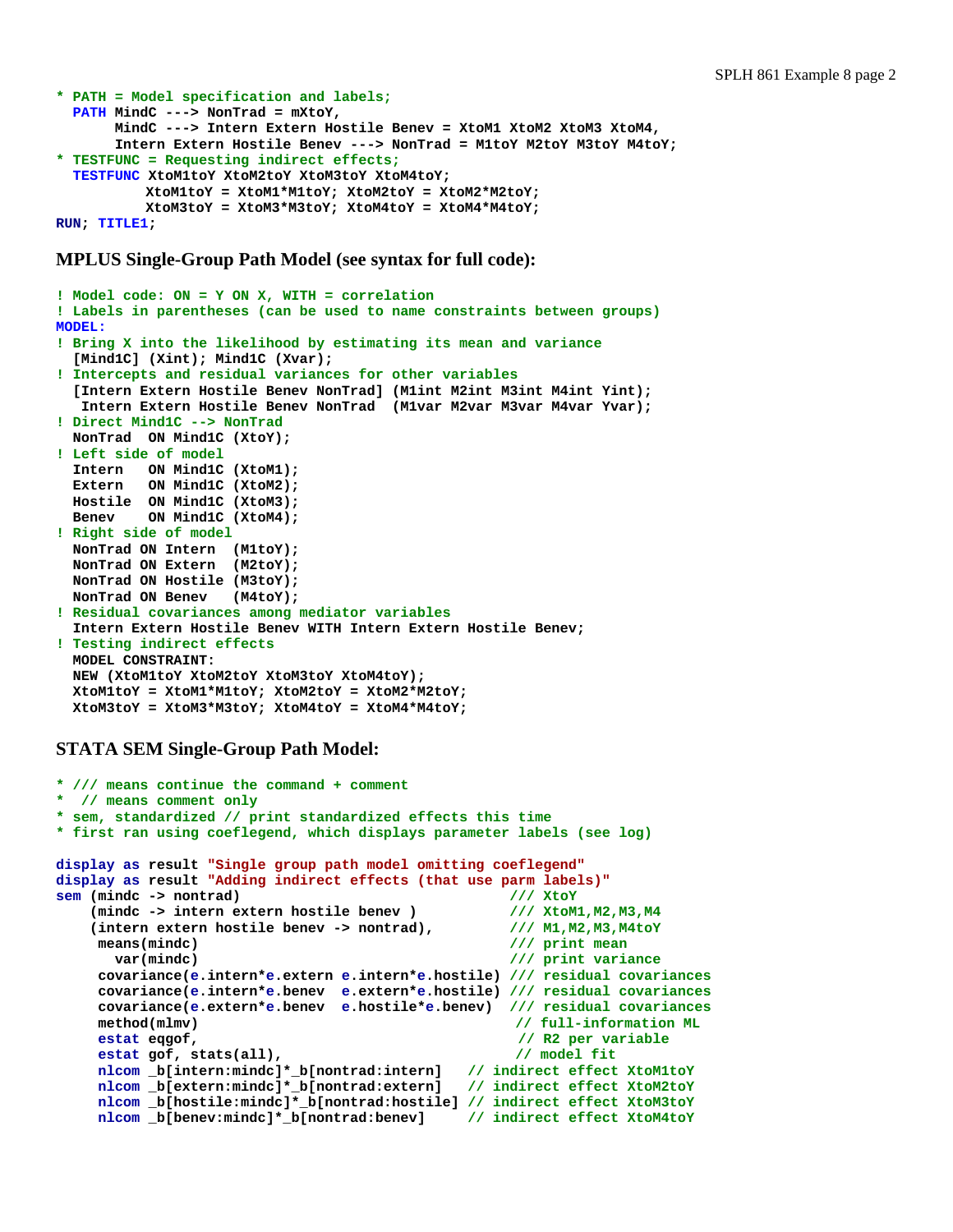# **STATA SEM unstandardized output for the Single-Group Path Model:**

| Estimation method<br>$=$ mlm $v$<br>Log likelihood<br>$= -5410.7727$<br>OIM<br>Coef.<br>Std. Err.<br>P >  z <br>[95% Conf. Interval]<br>Ζ<br>Structural<br>nontrad <-<br>0.000<br>intern<br>.5626147<br>.0731554<br>7.69<br>.4192328<br>.0578879<br>.0760251<br>0.76<br>0.446<br>$-.0911186$<br>extern<br>hostile<br>$-.8125585$<br>.107334<br>$-7.57$<br>0.000<br>$-1.022929$<br>$-.4225876$<br>$-.2124246$<br>.107228<br>$-1.98$<br>0.048<br>$-.0022615$<br>benev<br>mindc<br>$-.0119824$<br>.1889878<br>$-0.06$<br>0.949<br>$-.3823917$<br>.3584269<br>7.456182<br>.7308971<br>10.20<br>0.000<br>6.02365<br>8.888714<br>$\_cons$<br>intern <-<br>.1164601<br>2.88<br>0.004<br>.1070536<br>mindc<br>.3353112<br>4.971255<br>.1099664<br>45.21<br>0.000<br>4.755725<br>$\_cons$<br>extern <-<br>mindc<br>.1079943<br>0.38<br>0.702<br>$-.170339$<br>.041326<br>4.06338<br>.1017661<br>39.93<br>0.000<br>3.863922<br>_cons<br>hostile <-<br>mindc<br>$-2.64$<br>0.008<br>$-.3414852$<br>-.1958762<br>.0742917<br>$-.0502672$<br>4.069324<br>.0701493<br>58.01<br>0.000<br>3.931834<br>4.206814<br>$\_cons$<br>benev $<-$<br>$\verb mindc $<br>$-.0521908$<br>.0699051<br>$-0.75$<br>0.455<br>$-.1892022$<br>.0660072<br>4.108647<br>62.25<br>0.000<br>3.979276<br>_cons<br>0.000<br>mean(mindc)<br>.8345001<br>.0172896<br>48.27<br>.8006132<br>4.400699<br>.2446747<br>3.946351<br>4.907358<br>var(e.nontrad)<br>var(e.intern)<br>.095677<br>1.551106<br>1.926889<br>1.728817<br>var(e.extern)<br>1.477754<br>.0821223<br>1.325253<br>var(e.hostile)<br>.0389344<br>.7035186<br>.6312015<br>var(e.benev)<br>.6228914<br>.0344723<br>.5588622<br>var(mindc)<br>.195201<br>.0108029<br>.1751356<br>cov(e.intern, e.extern)<br>.6021503<br>.0673758<br>8.94<br>0.000<br>.4700961<br>.7342044<br>$-.3739513$<br>.045571<br>$-8.21$<br>0.000<br>$-.4632688$<br>cov(e.intern,e,benev)<br>$-.0067172$<br>.04061<br>$-0.17$<br>0.869<br>$-.0863114$<br>0.91<br>$-.0422026$<br>.0364342<br>.0401216<br>0.364<br>cov(e.extern, e.benev)<br>3.86<br>0.000<br>.0723609<br>.146955<br>.0380589<br>cov(e.hostile,e.benev)<br>4.26<br>0.000<br>.1118392<br>.0262723<br>.0603464<br>Variance<br>fitted predicted<br>R-squared<br>depvars<br>residual<br>mc2<br>mc<br>-------------------<br>observed<br>5.883612<br>1.482912<br>.2520411<br>.502037<br>nontrad<br>4.400699<br>.2520411<br>intern<br>1.750765<br>.0219471<br>1.728817<br>.0125357<br>.1119632<br>.0125357<br>1.478088<br>.0003334<br>1.477754<br>.0002255<br>.0150181<br>.0002255<br>extern<br>hostile<br>.711008<br>.0074894<br>.7035186<br>.1026326<br>.0105335<br>.0105335<br>.6234231<br>.6228914<br>.0008529<br>.0292041<br>benev<br>.0005317<br>.0008529<br>overall<br>.0176456<br>= correlation between depvar and its prediction | Structural equation model |  | Number of obs | $=$ | 653 |             |
|------------------------------------------------------------------------------------------------------------------------------------------------------------------------------------------------------------------------------------------------------------------------------------------------------------------------------------------------------------------------------------------------------------------------------------------------------------------------------------------------------------------------------------------------------------------------------------------------------------------------------------------------------------------------------------------------------------------------------------------------------------------------------------------------------------------------------------------------------------------------------------------------------------------------------------------------------------------------------------------------------------------------------------------------------------------------------------------------------------------------------------------------------------------------------------------------------------------------------------------------------------------------------------------------------------------------------------------------------------------------------------------------------------------------------------------------------------------------------------------------------------------------------------------------------------------------------------------------------------------------------------------------------------------------------------------------------------------------------------------------------------------------------------------------------------------------------------------------------------------------------------------------------------------------------------------------------------------------------------------------------------------------------------------------------------------------------------------------------------------------------------------------------------------------------------------------------------------------------------------------------------------------------------------------------------------------------------------------------------------------------------------------------------------------------------------------------------------------------------------------------------------------------------------------------------------------------------------------------------------------------------------------------------------------------------------------------------------------------------------------------------------------------------------|---------------------------|--|---------------|-----|-----|-------------|
|                                                                                                                                                                                                                                                                                                                                                                                                                                                                                                                                                                                                                                                                                                                                                                                                                                                                                                                                                                                                                                                                                                                                                                                                                                                                                                                                                                                                                                                                                                                                                                                                                                                                                                                                                                                                                                                                                                                                                                                                                                                                                                                                                                                                                                                                                                                                                                                                                                                                                                                                                                                                                                                                                                                                                                                          |                           |  |               |     |     |             |
| cov(e.intern, e.hostile)<br>cov(e. extern, e. hostile)<br>LR test of model vs. saturated: $chi2(0) = 0.00$ , Prob > chi2 =<br>Equation-level goodness of fit                                                                                                                                                                                                                                                                                                                                                                                                                                                                                                                                                                                                                                                                                                                                                                                                                                                                                                                                                                                                                                                                                                                                                                                                                                                                                                                                                                                                                                                                                                                                                                                                                                                                                                                                                                                                                                                                                                                                                                                                                                                                                                                                                                                                                                                                                                                                                                                                                                                                                                                                                                                                                             |                           |  |               |     |     |             |
|                                                                                                                                                                                                                                                                                                                                                                                                                                                                                                                                                                                                                                                                                                                                                                                                                                                                                                                                                                                                                                                                                                                                                                                                                                                                                                                                                                                                                                                                                                                                                                                                                                                                                                                                                                                                                                                                                                                                                                                                                                                                                                                                                                                                                                                                                                                                                                                                                                                                                                                                                                                                                                                                                                                                                                                          |                           |  |               |     |     |             |
|                                                                                                                                                                                                                                                                                                                                                                                                                                                                                                                                                                                                                                                                                                                                                                                                                                                                                                                                                                                                                                                                                                                                                                                                                                                                                                                                                                                                                                                                                                                                                                                                                                                                                                                                                                                                                                                                                                                                                                                                                                                                                                                                                                                                                                                                                                                                                                                                                                                                                                                                                                                                                                                                                                                                                                                          |                           |  |               |     |     |             |
|                                                                                                                                                                                                                                                                                                                                                                                                                                                                                                                                                                                                                                                                                                                                                                                                                                                                                                                                                                                                                                                                                                                                                                                                                                                                                                                                                                                                                                                                                                                                                                                                                                                                                                                                                                                                                                                                                                                                                                                                                                                                                                                                                                                                                                                                                                                                                                                                                                                                                                                                                                                                                                                                                                                                                                                          |                           |  |               |     |     |             |
|                                                                                                                                                                                                                                                                                                                                                                                                                                                                                                                                                                                                                                                                                                                                                                                                                                                                                                                                                                                                                                                                                                                                                                                                                                                                                                                                                                                                                                                                                                                                                                                                                                                                                                                                                                                                                                                                                                                                                                                                                                                                                                                                                                                                                                                                                                                                                                                                                                                                                                                                                                                                                                                                                                                                                                                          |                           |  |               |     |     | .7059967    |
|                                                                                                                                                                                                                                                                                                                                                                                                                                                                                                                                                                                                                                                                                                                                                                                                                                                                                                                                                                                                                                                                                                                                                                                                                                                                                                                                                                                                                                                                                                                                                                                                                                                                                                                                                                                                                                                                                                                                                                                                                                                                                                                                                                                                                                                                                                                                                                                                                                                                                                                                                                                                                                                                                                                                                                                          |                           |  |               |     |     | .2068944    |
|                                                                                                                                                                                                                                                                                                                                                                                                                                                                                                                                                                                                                                                                                                                                                                                                                                                                                                                                                                                                                                                                                                                                                                                                                                                                                                                                                                                                                                                                                                                                                                                                                                                                                                                                                                                                                                                                                                                                                                                                                                                                                                                                                                                                                                                                                                                                                                                                                                                                                                                                                                                                                                                                                                                                                                                          |                           |  |               |     |     | $-.6021878$ |
|                                                                                                                                                                                                                                                                                                                                                                                                                                                                                                                                                                                                                                                                                                                                                                                                                                                                                                                                                                                                                                                                                                                                                                                                                                                                                                                                                                                                                                                                                                                                                                                                                                                                                                                                                                                                                                                                                                                                                                                                                                                                                                                                                                                                                                                                                                                                                                                                                                                                                                                                                                                                                                                                                                                                                                                          |                           |  |               |     |     |             |
|                                                                                                                                                                                                                                                                                                                                                                                                                                                                                                                                                                                                                                                                                                                                                                                                                                                                                                                                                                                                                                                                                                                                                                                                                                                                                                                                                                                                                                                                                                                                                                                                                                                                                                                                                                                                                                                                                                                                                                                                                                                                                                                                                                                                                                                                                                                                                                                                                                                                                                                                                                                                                                                                                                                                                                                          |                           |  |               |     |     |             |
|                                                                                                                                                                                                                                                                                                                                                                                                                                                                                                                                                                                                                                                                                                                                                                                                                                                                                                                                                                                                                                                                                                                                                                                                                                                                                                                                                                                                                                                                                                                                                                                                                                                                                                                                                                                                                                                                                                                                                                                                                                                                                                                                                                                                                                                                                                                                                                                                                                                                                                                                                                                                                                                                                                                                                                                          |                           |  |               |     |     |             |
|                                                                                                                                                                                                                                                                                                                                                                                                                                                                                                                                                                                                                                                                                                                                                                                                                                                                                                                                                                                                                                                                                                                                                                                                                                                                                                                                                                                                                                                                                                                                                                                                                                                                                                                                                                                                                                                                                                                                                                                                                                                                                                                                                                                                                                                                                                                                                                                                                                                                                                                                                                                                                                                                                                                                                                                          |                           |  |               |     |     |             |
|                                                                                                                                                                                                                                                                                                                                                                                                                                                                                                                                                                                                                                                                                                                                                                                                                                                                                                                                                                                                                                                                                                                                                                                                                                                                                                                                                                                                                                                                                                                                                                                                                                                                                                                                                                                                                                                                                                                                                                                                                                                                                                                                                                                                                                                                                                                                                                                                                                                                                                                                                                                                                                                                                                                                                                                          |                           |  |               |     |     | .5635687    |
|                                                                                                                                                                                                                                                                                                                                                                                                                                                                                                                                                                                                                                                                                                                                                                                                                                                                                                                                                                                                                                                                                                                                                                                                                                                                                                                                                                                                                                                                                                                                                                                                                                                                                                                                                                                                                                                                                                                                                                                                                                                                                                                                                                                                                                                                                                                                                                                                                                                                                                                                                                                                                                                                                                                                                                                          |                           |  |               |     |     | 5.186785    |
|                                                                                                                                                                                                                                                                                                                                                                                                                                                                                                                                                                                                                                                                                                                                                                                                                                                                                                                                                                                                                                                                                                                                                                                                                                                                                                                                                                                                                                                                                                                                                                                                                                                                                                                                                                                                                                                                                                                                                                                                                                                                                                                                                                                                                                                                                                                                                                                                                                                                                                                                                                                                                                                                                                                                                                                          |                           |  |               |     |     |             |
|                                                                                                                                                                                                                                                                                                                                                                                                                                                                                                                                                                                                                                                                                                                                                                                                                                                                                                                                                                                                                                                                                                                                                                                                                                                                                                                                                                                                                                                                                                                                                                                                                                                                                                                                                                                                                                                                                                                                                                                                                                                                                                                                                                                                                                                                                                                                                                                                                                                                                                                                                                                                                                                                                                                                                                                          |                           |  |               |     |     | .252991     |
|                                                                                                                                                                                                                                                                                                                                                                                                                                                                                                                                                                                                                                                                                                                                                                                                                                                                                                                                                                                                                                                                                                                                                                                                                                                                                                                                                                                                                                                                                                                                                                                                                                                                                                                                                                                                                                                                                                                                                                                                                                                                                                                                                                                                                                                                                                                                                                                                                                                                                                                                                                                                                                                                                                                                                                                          |                           |  |               |     |     | 4.262838    |
|                                                                                                                                                                                                                                                                                                                                                                                                                                                                                                                                                                                                                                                                                                                                                                                                                                                                                                                                                                                                                                                                                                                                                                                                                                                                                                                                                                                                                                                                                                                                                                                                                                                                                                                                                                                                                                                                                                                                                                                                                                                                                                                                                                                                                                                                                                                                                                                                                                                                                                                                                                                                                                                                                                                                                                                          |                           |  |               |     |     |             |
|                                                                                                                                                                                                                                                                                                                                                                                                                                                                                                                                                                                                                                                                                                                                                                                                                                                                                                                                                                                                                                                                                                                                                                                                                                                                                                                                                                                                                                                                                                                                                                                                                                                                                                                                                                                                                                                                                                                                                                                                                                                                                                                                                                                                                                                                                                                                                                                                                                                                                                                                                                                                                                                                                                                                                                                          |                           |  |               |     |     |             |
|                                                                                                                                                                                                                                                                                                                                                                                                                                                                                                                                                                                                                                                                                                                                                                                                                                                                                                                                                                                                                                                                                                                                                                                                                                                                                                                                                                                                                                                                                                                                                                                                                                                                                                                                                                                                                                                                                                                                                                                                                                                                                                                                                                                                                                                                                                                                                                                                                                                                                                                                                                                                                                                                                                                                                                                          |                           |  |               |     |     |             |
|                                                                                                                                                                                                                                                                                                                                                                                                                                                                                                                                                                                                                                                                                                                                                                                                                                                                                                                                                                                                                                                                                                                                                                                                                                                                                                                                                                                                                                                                                                                                                                                                                                                                                                                                                                                                                                                                                                                                                                                                                                                                                                                                                                                                                                                                                                                                                                                                                                                                                                                                                                                                                                                                                                                                                                                          |                           |  |               |     |     |             |
|                                                                                                                                                                                                                                                                                                                                                                                                                                                                                                                                                                                                                                                                                                                                                                                                                                                                                                                                                                                                                                                                                                                                                                                                                                                                                                                                                                                                                                                                                                                                                                                                                                                                                                                                                                                                                                                                                                                                                                                                                                                                                                                                                                                                                                                                                                                                                                                                                                                                                                                                                                                                                                                                                                                                                                                          |                           |  |               |     |     |             |
|                                                                                                                                                                                                                                                                                                                                                                                                                                                                                                                                                                                                                                                                                                                                                                                                                                                                                                                                                                                                                                                                                                                                                                                                                                                                                                                                                                                                                                                                                                                                                                                                                                                                                                                                                                                                                                                                                                                                                                                                                                                                                                                                                                                                                                                                                                                                                                                                                                                                                                                                                                                                                                                                                                                                                                                          |                           |  |               |     |     | .0848206    |
|                                                                                                                                                                                                                                                                                                                                                                                                                                                                                                                                                                                                                                                                                                                                                                                                                                                                                                                                                                                                                                                                                                                                                                                                                                                                                                                                                                                                                                                                                                                                                                                                                                                                                                                                                                                                                                                                                                                                                                                                                                                                                                                                                                                                                                                                                                                                                                                                                                                                                                                                                                                                                                                                                                                                                                                          |                           |  |               |     |     | 4.238019    |
|                                                                                                                                                                                                                                                                                                                                                                                                                                                                                                                                                                                                                                                                                                                                                                                                                                                                                                                                                                                                                                                                                                                                                                                                                                                                                                                                                                                                                                                                                                                                                                                                                                                                                                                                                                                                                                                                                                                                                                                                                                                                                                                                                                                                                                                                                                                                                                                                                                                                                                                                                                                                                                                                                                                                                                                          |                           |  |               |     |     | .8683871    |
|                                                                                                                                                                                                                                                                                                                                                                                                                                                                                                                                                                                                                                                                                                                                                                                                                                                                                                                                                                                                                                                                                                                                                                                                                                                                                                                                                                                                                                                                                                                                                                                                                                                                                                                                                                                                                                                                                                                                                                                                                                                                                                                                                                                                                                                                                                                                                                                                                                                                                                                                                                                                                                                                                                                                                                                          |                           |  |               |     |     |             |
|                                                                                                                                                                                                                                                                                                                                                                                                                                                                                                                                                                                                                                                                                                                                                                                                                                                                                                                                                                                                                                                                                                                                                                                                                                                                                                                                                                                                                                                                                                                                                                                                                                                                                                                                                                                                                                                                                                                                                                                                                                                                                                                                                                                                                                                                                                                                                                                                                                                                                                                                                                                                                                                                                                                                                                                          |                           |  |               |     |     |             |
|                                                                                                                                                                                                                                                                                                                                                                                                                                                                                                                                                                                                                                                                                                                                                                                                                                                                                                                                                                                                                                                                                                                                                                                                                                                                                                                                                                                                                                                                                                                                                                                                                                                                                                                                                                                                                                                                                                                                                                                                                                                                                                                                                                                                                                                                                                                                                                                                                                                                                                                                                                                                                                                                                                                                                                                          |                           |  |               |     |     | 1.647804    |
|                                                                                                                                                                                                                                                                                                                                                                                                                                                                                                                                                                                                                                                                                                                                                                                                                                                                                                                                                                                                                                                                                                                                                                                                                                                                                                                                                                                                                                                                                                                                                                                                                                                                                                                                                                                                                                                                                                                                                                                                                                                                                                                                                                                                                                                                                                                                                                                                                                                                                                                                                                                                                                                                                                                                                                                          |                           |  |               |     |     | .7841211    |
|                                                                                                                                                                                                                                                                                                                                                                                                                                                                                                                                                                                                                                                                                                                                                                                                                                                                                                                                                                                                                                                                                                                                                                                                                                                                                                                                                                                                                                                                                                                                                                                                                                                                                                                                                                                                                                                                                                                                                                                                                                                                                                                                                                                                                                                                                                                                                                                                                                                                                                                                                                                                                                                                                                                                                                                          |                           |  |               |     |     | .6942564    |
|                                                                                                                                                                                                                                                                                                                                                                                                                                                                                                                                                                                                                                                                                                                                                                                                                                                                                                                                                                                                                                                                                                                                                                                                                                                                                                                                                                                                                                                                                                                                                                                                                                                                                                                                                                                                                                                                                                                                                                                                                                                                                                                                                                                                                                                                                                                                                                                                                                                                                                                                                                                                                                                                                                                                                                                          |                           |  |               |     |     | .2175653    |
|                                                                                                                                                                                                                                                                                                                                                                                                                                                                                                                                                                                                                                                                                                                                                                                                                                                                                                                                                                                                                                                                                                                                                                                                                                                                                                                                                                                                                                                                                                                                                                                                                                                                                                                                                                                                                                                                                                                                                                                                                                                                                                                                                                                                                                                                                                                                                                                                                                                                                                                                                                                                                                                                                                                                                                                          |                           |  |               |     |     |             |
|                                                                                                                                                                                                                                                                                                                                                                                                                                                                                                                                                                                                                                                                                                                                                                                                                                                                                                                                                                                                                                                                                                                                                                                                                                                                                                                                                                                                                                                                                                                                                                                                                                                                                                                                                                                                                                                                                                                                                                                                                                                                                                                                                                                                                                                                                                                                                                                                                                                                                                                                                                                                                                                                                                                                                                                          |                           |  |               |     |     | $-.2846338$ |
|                                                                                                                                                                                                                                                                                                                                                                                                                                                                                                                                                                                                                                                                                                                                                                                                                                                                                                                                                                                                                                                                                                                                                                                                                                                                                                                                                                                                                                                                                                                                                                                                                                                                                                                                                                                                                                                                                                                                                                                                                                                                                                                                                                                                                                                                                                                                                                                                                                                                                                                                                                                                                                                                                                                                                                                          |                           |  |               |     |     | .072877     |
|                                                                                                                                                                                                                                                                                                                                                                                                                                                                                                                                                                                                                                                                                                                                                                                                                                                                                                                                                                                                                                                                                                                                                                                                                                                                                                                                                                                                                                                                                                                                                                                                                                                                                                                                                                                                                                                                                                                                                                                                                                                                                                                                                                                                                                                                                                                                                                                                                                                                                                                                                                                                                                                                                                                                                                                          |                           |  |               |     |     | .1150711    |
|                                                                                                                                                                                                                                                                                                                                                                                                                                                                                                                                                                                                                                                                                                                                                                                                                                                                                                                                                                                                                                                                                                                                                                                                                                                                                                                                                                                                                                                                                                                                                                                                                                                                                                                                                                                                                                                                                                                                                                                                                                                                                                                                                                                                                                                                                                                                                                                                                                                                                                                                                                                                                                                                                                                                                                                          |                           |  |               |     |     | .221549     |
|                                                                                                                                                                                                                                                                                                                                                                                                                                                                                                                                                                                                                                                                                                                                                                                                                                                                                                                                                                                                                                                                                                                                                                                                                                                                                                                                                                                                                                                                                                                                                                                                                                                                                                                                                                                                                                                                                                                                                                                                                                                                                                                                                                                                                                                                                                                                                                                                                                                                                                                                                                                                                                                                                                                                                                                          |                           |  |               |     |     | .163332     |
|                                                                                                                                                                                                                                                                                                                                                                                                                                                                                                                                                                                                                                                                                                                                                                                                                                                                                                                                                                                                                                                                                                                                                                                                                                                                                                                                                                                                                                                                                                                                                                                                                                                                                                                                                                                                                                                                                                                                                                                                                                                                                                                                                                                                                                                                                                                                                                                                                                                                                                                                                                                                                                                                                                                                                                                          |                           |  |               |     |     |             |
|                                                                                                                                                                                                                                                                                                                                                                                                                                                                                                                                                                                                                                                                                                                                                                                                                                                                                                                                                                                                                                                                                                                                                                                                                                                                                                                                                                                                                                                                                                                                                                                                                                                                                                                                                                                                                                                                                                                                                                                                                                                                                                                                                                                                                                                                                                                                                                                                                                                                                                                                                                                                                                                                                                                                                                                          |                           |  |               |     |     |             |
|                                                                                                                                                                                                                                                                                                                                                                                                                                                                                                                                                                                                                                                                                                                                                                                                                                                                                                                                                                                                                                                                                                                                                                                                                                                                                                                                                                                                                                                                                                                                                                                                                                                                                                                                                                                                                                                                                                                                                                                                                                                                                                                                                                                                                                                                                                                                                                                                                                                                                                                                                                                                                                                                                                                                                                                          |                           |  |               |     |     |             |
|                                                                                                                                                                                                                                                                                                                                                                                                                                                                                                                                                                                                                                                                                                                                                                                                                                                                                                                                                                                                                                                                                                                                                                                                                                                                                                                                                                                                                                                                                                                                                                                                                                                                                                                                                                                                                                                                                                                                                                                                                                                                                                                                                                                                                                                                                                                                                                                                                                                                                                                                                                                                                                                                                                                                                                                          |                           |  |               |     |     |             |
|                                                                                                                                                                                                                                                                                                                                                                                                                                                                                                                                                                                                                                                                                                                                                                                                                                                                                                                                                                                                                                                                                                                                                                                                                                                                                                                                                                                                                                                                                                                                                                                                                                                                                                                                                                                                                                                                                                                                                                                                                                                                                                                                                                                                                                                                                                                                                                                                                                                                                                                                                                                                                                                                                                                                                                                          |                           |  |               |     |     |             |
|                                                                                                                                                                                                                                                                                                                                                                                                                                                                                                                                                                                                                                                                                                                                                                                                                                                                                                                                                                                                                                                                                                                                                                                                                                                                                                                                                                                                                                                                                                                                                                                                                                                                                                                                                                                                                                                                                                                                                                                                                                                                                                                                                                                                                                                                                                                                                                                                                                                                                                                                                                                                                                                                                                                                                                                          |                           |  |               |     |     |             |
|                                                                                                                                                                                                                                                                                                                                                                                                                                                                                                                                                                                                                                                                                                                                                                                                                                                                                                                                                                                                                                                                                                                                                                                                                                                                                                                                                                                                                                                                                                                                                                                                                                                                                                                                                                                                                                                                                                                                                                                                                                                                                                                                                                                                                                                                                                                                                                                                                                                                                                                                                                                                                                                                                                                                                                                          |                           |  |               |     |     |             |
|                                                                                                                                                                                                                                                                                                                                                                                                                                                                                                                                                                                                                                                                                                                                                                                                                                                                                                                                                                                                                                                                                                                                                                                                                                                                                                                                                                                                                                                                                                                                                                                                                                                                                                                                                                                                                                                                                                                                                                                                                                                                                                                                                                                                                                                                                                                                                                                                                                                                                                                                                                                                                                                                                                                                                                                          |                           |  |               |     |     |             |
|                                                                                                                                                                                                                                                                                                                                                                                                                                                                                                                                                                                                                                                                                                                                                                                                                                                                                                                                                                                                                                                                                                                                                                                                                                                                                                                                                                                                                                                                                                                                                                                                                                                                                                                                                                                                                                                                                                                                                                                                                                                                                                                                                                                                                                                                                                                                                                                                                                                                                                                                                                                                                                                                                                                                                                                          |                           |  |               |     |     |             |
|                                                                                                                                                                                                                                                                                                                                                                                                                                                                                                                                                                                                                                                                                                                                                                                                                                                                                                                                                                                                                                                                                                                                                                                                                                                                                                                                                                                                                                                                                                                                                                                                                                                                                                                                                                                                                                                                                                                                                                                                                                                                                                                                                                                                                                                                                                                                                                                                                                                                                                                                                                                                                                                                                                                                                                                          |                           |  |               |     |     |             |
|                                                                                                                                                                                                                                                                                                                                                                                                                                                                                                                                                                                                                                                                                                                                                                                                                                                                                                                                                                                                                                                                                                                                                                                                                                                                                                                                                                                                                                                                                                                                                                                                                                                                                                                                                                                                                                                                                                                                                                                                                                                                                                                                                                                                                                                                                                                                                                                                                                                                                                                                                                                                                                                                                                                                                                                          |                           |  |               |     |     |             |
|                                                                                                                                                                                                                                                                                                                                                                                                                                                                                                                                                                                                                                                                                                                                                                                                                                                                                                                                                                                                                                                                                                                                                                                                                                                                                                                                                                                                                                                                                                                                                                                                                                                                                                                                                                                                                                                                                                                                                                                                                                                                                                                                                                                                                                                                                                                                                                                                                                                                                                                                                                                                                                                                                                                                                                                          | mc                        |  |               |     |     |             |

mc2 = mc^2 is the Bentler-Raykov squared multiple correlation coefficient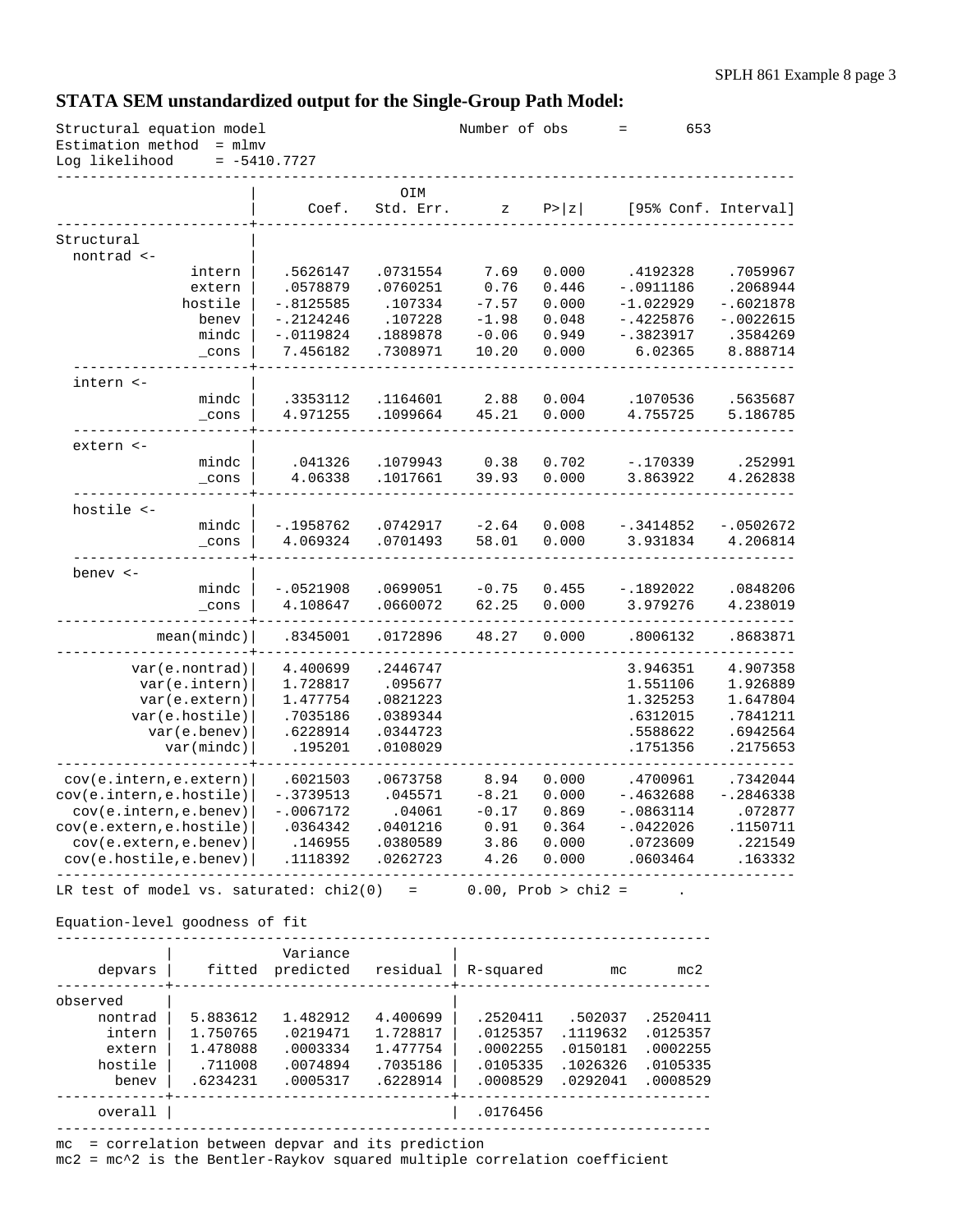---------------------------------------------------------------------------- Fit statistic  $|$  Value Description ---------------------+------------------------------------------------------ Likelihood ratio  $\vert$  chi2 ms(0)  $\vert$ 0.000 model vs. saturated  $p > chi2$  chi2\_bs(15) | 439.601 baseline vs. saturated p > chi2 | 0.000 ---------------------+------------------------------------------------------ Population error |<br>| RMSEA RMSEA | 0.000 Root mean squared error of approximation<br>90% CI, lower bound | 0.000 90% CI, lower bound | 0.000 upper bound | 0.000 pclose | 1.000 Probability RMSEA <= 0.05 ---------------------+------------------------------------------------------ Information criteria | AIC | 10871.545 Akaike's information criterion BIC | 10983.585 Bayesian information criterion ---------------------+------------------------------------------------------ Baseline comparison | CFI | 1.000 Comparative fit index TLI | 1.000 Tucker-Lewis index ---------------------+------------------------------------------------------ Size of residuals |<br>CD | 0.018 Coefficient of determination ---------------------------------------------------------------------------- Note: SRMR is not reported because of missing values. . nlcom \_b[intern:mindc]\*\_b[nontrad:intern] // indirect effect XtoM1toY \_nl\_1: \_b[intern:mindc]\*\_b[nontrad:intern] ------------------------------------------------------------------------------ Coef. Std. Err. z P>|z| [95% Conf. Interval] -------------+---------------------------------------------------------------  $n1_1$  .188651 .0699633 2.70 0.007 .0515254 .3257765 ------------------------------------------------------------------------------ . nlcom \_b[extern:mindc]\*\_b[nontrad:extern] // indirect effect XtoM2toY \_nl\_1: \_b[extern:mindc]\*\_b[nontrad:extern] ------------------------------------------------------------------------------ | Coef. Std. Err. z P>|z| [95% Conf. Interval] -------------+---------------------------------------------------------------- \_nl\_1 | .0023923 .0070151 0.34 0.733 -.0113572 .0161417 ------------------------------------------------------------------------------ . nlcom \_b[hostile:mindc]\*\_b[nontrad:hostile] // indirect effect XtoM3toY \_nl\_1: \_b[hostile:mindc]\*\_b[nontrad:hostile] ------------------------------------------------------------------------------ | Coef. Std. Err. z P>|z| [95% Conf. Interval] -------------+---------------------------------------------------------------- \_nl\_1 | .1591609 .0639227 2.49 0.013 .0338747 .2844471 ------------------------------------------------------------------------------ . nlcom \_b[benev:mindc]\*\_b[nontrad:benev] // indirect effect XtoM4toY \_nl\_1: \_b[benev:mindc]\*\_b[nontrad:benev] ------------------------------------------------------------------------------ | Coef. Std. Err. z P>|z| [95% Conf. Interval] -------------+---------------------------------------------------------------  $n_1$   $\lfloor 1 \rfloor$  .0110866 .0158691 0.70 0.485 -.0200162 .0421894 ------------------------------------------------------------------------------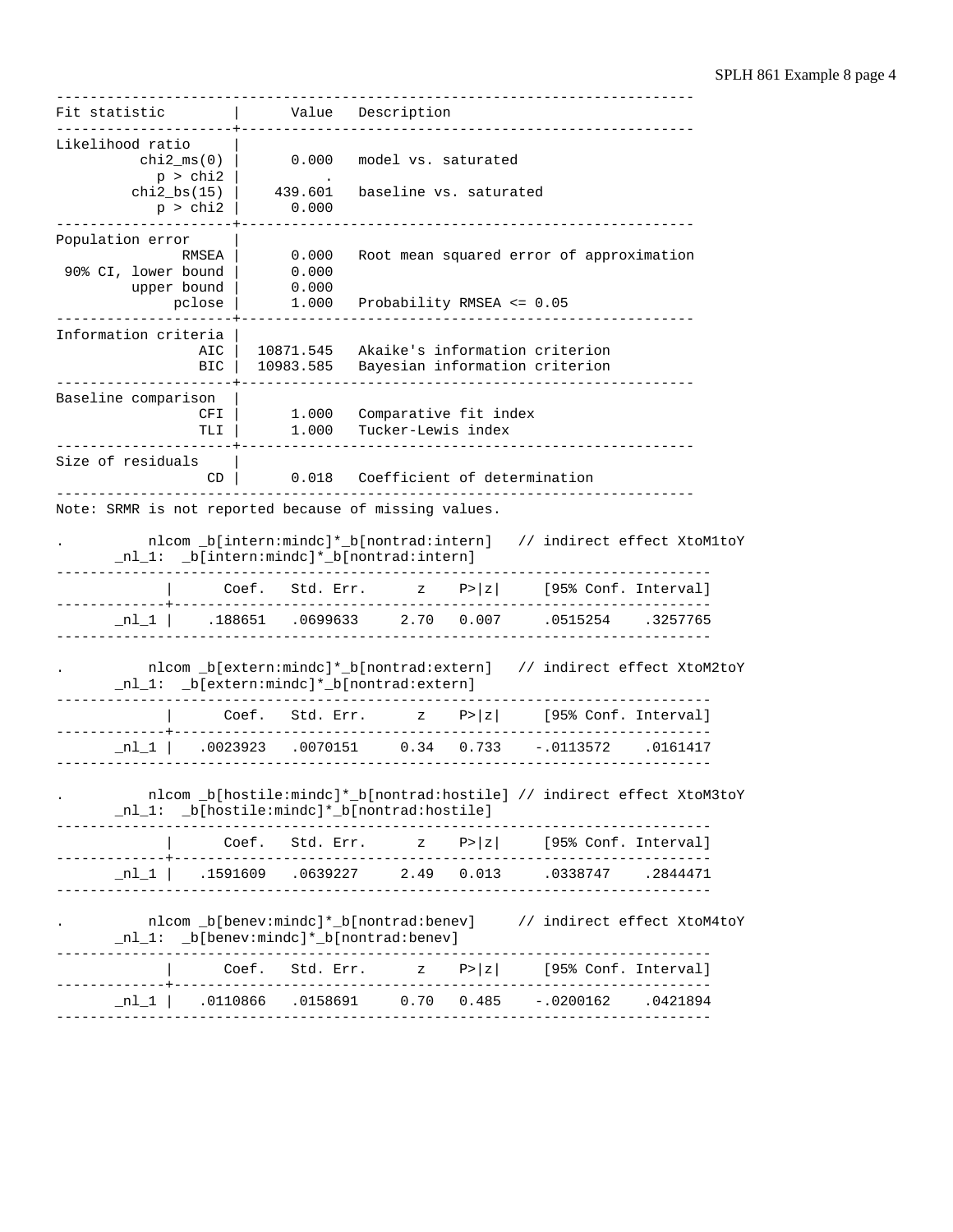#### **SAS PROC CALIS Multiple-Group Path Model (all parameters separate by gender):**

```
TITLE1 "Multiple-Group Path Model"; 
PROC CALIS DATA=work.Mindfull MEANSTR METHOD=FIML; 
* VAR = List of variables in model;
   VAR MindC Intern Extern Hostile Benev Nontrad; 
* GROUP creates separate models (referred to by number);
   GROUP 1 / LABEL="Men" DATA=work.Men; 
   GROUP 2 / LABEL="Women" DATA=work.Women; 
* Model for Men -- all parameters are now labeled separately for full non-invariance;
   MODEL 1 / GROUP=1; 
   MEAN MindC=mXint, Intern=mM1int, Extern=mM2int, Hostile=mM3int, Benev=mM4int, NonTrad=mYint; 
   PVAR MindC=mXvar, Intern=mM1var, Extern=mM2var, Hostile=mM3var, Benev=mM4var, NonTrad=mYvar; 
   PCOV Intern Extern=mCovM12, Intern Hostile=mCovM13, Intern Benev=mCovM14, 
        Extern Hostile=mCovM23, Extern Benev=mCovM24, Hostile Benev=mCov34; 
   PATH MindC ---> NonTrad = mXtoY, 
        MindC ---> Intern Extern Hostile Benev = mXtoM1 mXtoM2 mXtoM3 mXtoM4, 
        Intern Extern Hostile Benev ---> NonTrad = mM1toY mM2toY mM3toY mM4toY; 
* Model for Women -- all parameters are now labeled separately for full non-invariance;; 
   MODEL 2 / GROUP=2; 
   MEAN MindC=wXint, Intern=wM1int, Extern=wM2int, Hostile=wM3int, Benev=wM4int, NonTrad=wYint; 
   PVAR MindC=wXvar, Intern=wM1var, Extern=wM2var, Hostile=wM3var, Benev=wM4var, NonTrad=wYvar; 
   PCOV Intern Extern=wCovM12, Intern Hostile=wCovM13, Intern Benev=wCovM14, 
        Extern Hostile=wCovM23, Extern Benev=wCovM24, Hostile Benev=wCov34; 
   PATH MindC ---> NonTrad = wXtoY, 
        MindC ---> Intern Extern Hostile Benev = wXtoM1 wXtoM2 wXtoM3 wXtoM4, 
        Intern Extern Hostile Benev ---> NonTrad = wM1toY wM2toY wM3toY wM4toY; 
* Indirect effects for both groups;
   TESTFUNC mXtoM1toY wXtoM1toY mXtoM2toY wXtoM2toY mXtoM3toY wXtoM3toY mXtoM4toY wXtoM4toY; 
           mXtoM1toY = mXtoM1*mM1toY; wXtoM1toY = wXtoM1*wM1toY; 
           mXtoM2toY = mXtoM2*mM2toY; wXtoM2toY = wXtoM2*wM2toY; 
            mXtoM3toY = mXtoM2*mM2toY; wXtoM3toY = wXtoM3*wM3toY; 
           mXtoM4toY = mXtoM2*mM2toY; wXtoM4toY = wXtoM4*wM4toY; 
RUN; TITLE1;
```
#### **MPLUS Multiple-Group Path Model (all parameters separate by gender; see syntax for full code):**

```
! Model code: ON = Y ON X, WITH = correlation 
! Labels in parentheses (can be used to name constraints between groups) 
MODEL: 
! Bring X into the likelihood by estimating its mean and variance 
   [Mind1C] (mXint); Mind1C (mXvar); 
! Intercepts and residual variances for other variables
   [Intern Extern Hostile Benev NonTrad] (mM1int mM2int mM3int mM4int mYint); 
    Intern Extern Hostile Benev NonTrad (mM1var mM2var mM3var mM4var mYvar); 
! Direct Mind1C --> NonTrad 
   NonTrad ON Mind1C (mXtoY); 
! Left side of model 
   Intern ON Mind1C (mXtoM1); 
   Extern ON Mind1C (mXtoM2); 
   Hostile ON Mind1C (mXtoM3); 
   Benev ON Mind1C (mXtoM4); 
! Right side of model 
   NonTrad ON Intern (mM1toY); 
   NonTrad ON Extern (mM2toY); 
   NonTrad ON Hostile (mM3toY); 
   NonTrad ON Benev (mM4toY); 
! Residual covariances among mediator variables
   Intern Extern Hostile Benev WITH Intern Extern Hostile Benev; 
! Testing indirect effects 
   MODEL CONSTRAINT: 
   NEW (mXtoM1Y mXtoM2Y mXtoM3Y mXtoM4Y); 
   mXtoM1Y = mXtoM1*mM1toY; mXtoM2Y = mXtoM2*mM2toY; 
   mXtoM3Y = mXtoM3*mM3toY; mXtoM4Y = mXtoM4*mM4toY;
```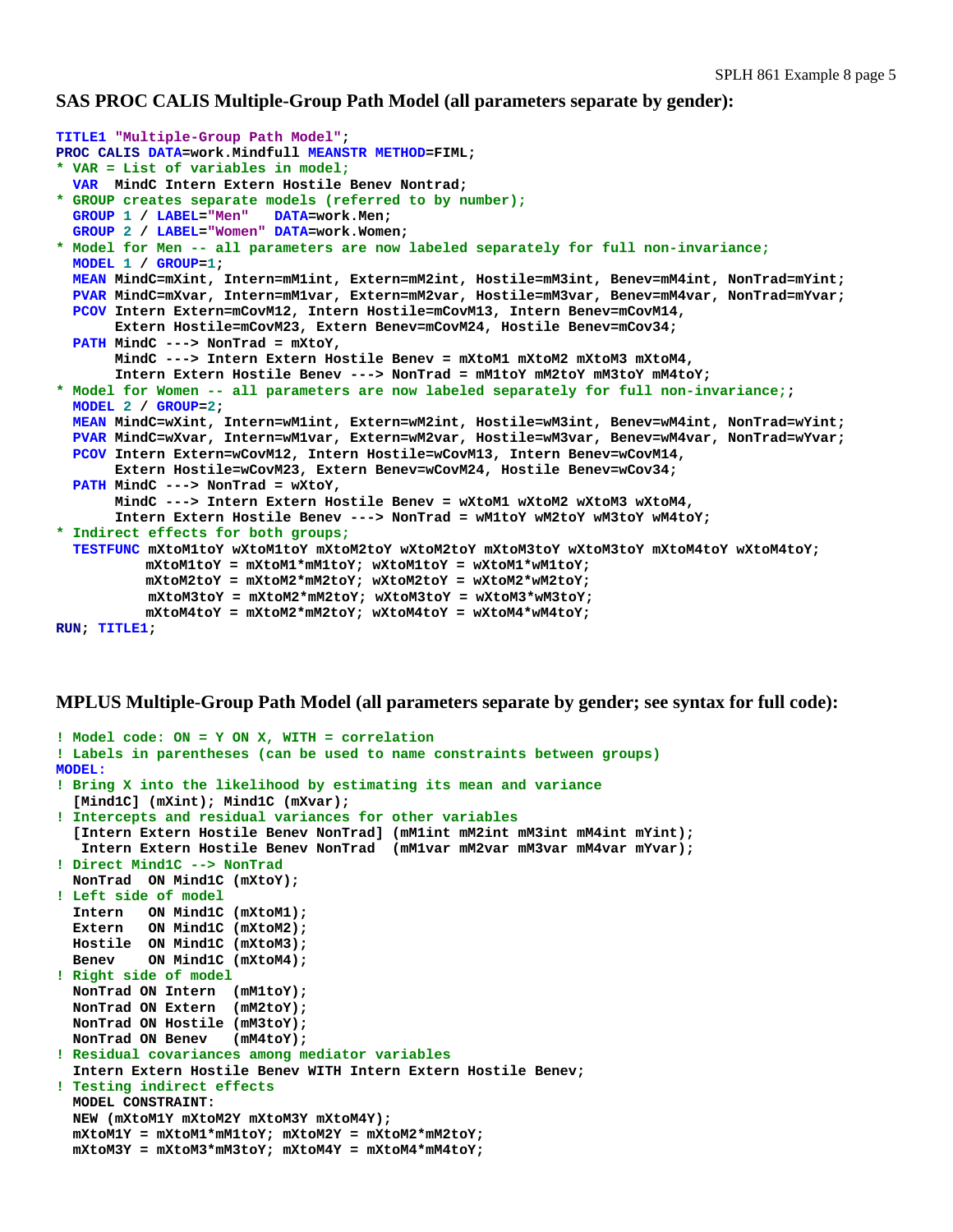```
MODEL Women: 
! Bring X into the likelihood by estimating its mean and variance 
   [Mind1C] (wXint); Mind1C (wXvar); 
! Intercepts and residual variances for other variables 
   [Intern Extern Hostile Benev NonTrad] (wM1int wM2int wM3int wM4int wYint); 
    Intern Extern Hostile Benev NonTrad (wM1var wM2var wM3var wM4var wYvar); 
! Direct Mind1C --> NonTrad 
   NonTrad ON Mind1C (wXtoY); 
! Left side of model 
   Intern ON Mind1C (wXtoM1); 
   Extern ON Mind1C (wXtoM2); 
   Hostile ON Mind1C (wXtoM3); 
   Benev ON Mind1C (wXtoM4); 
! Right side of model 
   NonTrad ON Intern (wM1toY); 
   NonTrad ON Extern (wM2toY); 
   NonTrad ON Hostile (wM3toY); 
   NonTrad ON Benev (wM4toY); 
! Residual covariances among mediator variables 
   Intern Extern Hostile Benev WITH Intern Extern Hostile Benev; 
! Testing indirect effects 
   MODEL CONSTRAINT: 
   NEW (wXtoM1Y wXtoM2Y wXtoM3Y wXtoM4Y); 
   wXtoM1Y = wXtoM1*wM1toY; wXtoM2Y = wXtoM2*wM2toY; 
   wXtoM3Y = wXtoM3*wM3toY; wXtoM4Y = wXtoM4*wM4toY;
```

```
STATA SEM Multiple-Group Path Model (all parameters separate by gender):
```

```
* first ran using coeflegend, which displays parameter labels (see log) 
display as result "Multiple group path model omitting coeflegend"
display as result "Adding indirect effects (that use parm labels)" 
sem (mindc -> nontrad) /// XtoY
     (mindc -> intern extern hostile benev ) /// XtoM1,M2,M3,M4
     (intern extern hostile benev -> nontrad), /// M1,M2,M3,M4toY 
     means (mindc) \frac{1}{\sqrt{2}} /// print mean<br>var(mindc) \frac{1}{\sqrt{2}} /// print varia
                                                         11/ print variance
      covariance(e.intern*e.extern e.intern*e.hostile) /// residual covariances
      covariance(e.intern*e.benev e.extern*e.hostile) /// residual covariances
      covariance(e.extern*e.benev e.hostile*e.benev) /// residual covariances
      method(mlmv) /// full-information ML 
      group(sexmw) ginvariant(none), // none= full non-invariance 
     estat eqgof, \frac{1}{2} // R2 per variable 
     estat gof, stats(all), the contract of the contract of the contract of the contract of the contract of the contract of the contract of the contract of the contract of the contract of the contract of the contract of the co
      estat ginvariant, // Wald or Score test for each parm's invariance 
                             // Wald = test of constraining equal if unequal
                            // Score = test of allowing unequal if equal
      // men and women indirect effect XtoM1toY
      nlcom _b[intern:0bn.sexmw#c.mindc]*_b[nontrad:0bn.sexmw#c.intern] 
      nlcom _b[intern:1.sexmw#c.mindc]*_b[nontrad:1.sexmw#c.intern] 
      // men and women indirect effect XtoM2toY
      nlcom _b[extern:0bn.sexmw#c.mindc]*_b[nontrad:0bn.sexmw#c.extern] 
      nlcom _b[extern:1.sexmw#c.mindc]*_b[nontrad:1.sexmw#c.extern] 
      // men and women indirect effect XtoM3toY 
      nlcom _b[hostile:0bn.sexmw#c.mindc]*_b[nontrad:0bn.sexmw#c.hostile] 
      nlcom _b[hostile:1.sexmw#c.mindc]*_b[nontrad:1.sexmw#c.hostile] 
      // men and women indirect effect XtoM4toY
      nlcom _b[benev:0bn.sexmw#c.mindc]*_b[nontrad:0bn.sexmw#c.benev] 
      nlcom _b[benev:1.sexmw#c.mindc]*_b[nontrad:1.sexmw#c.benev]
```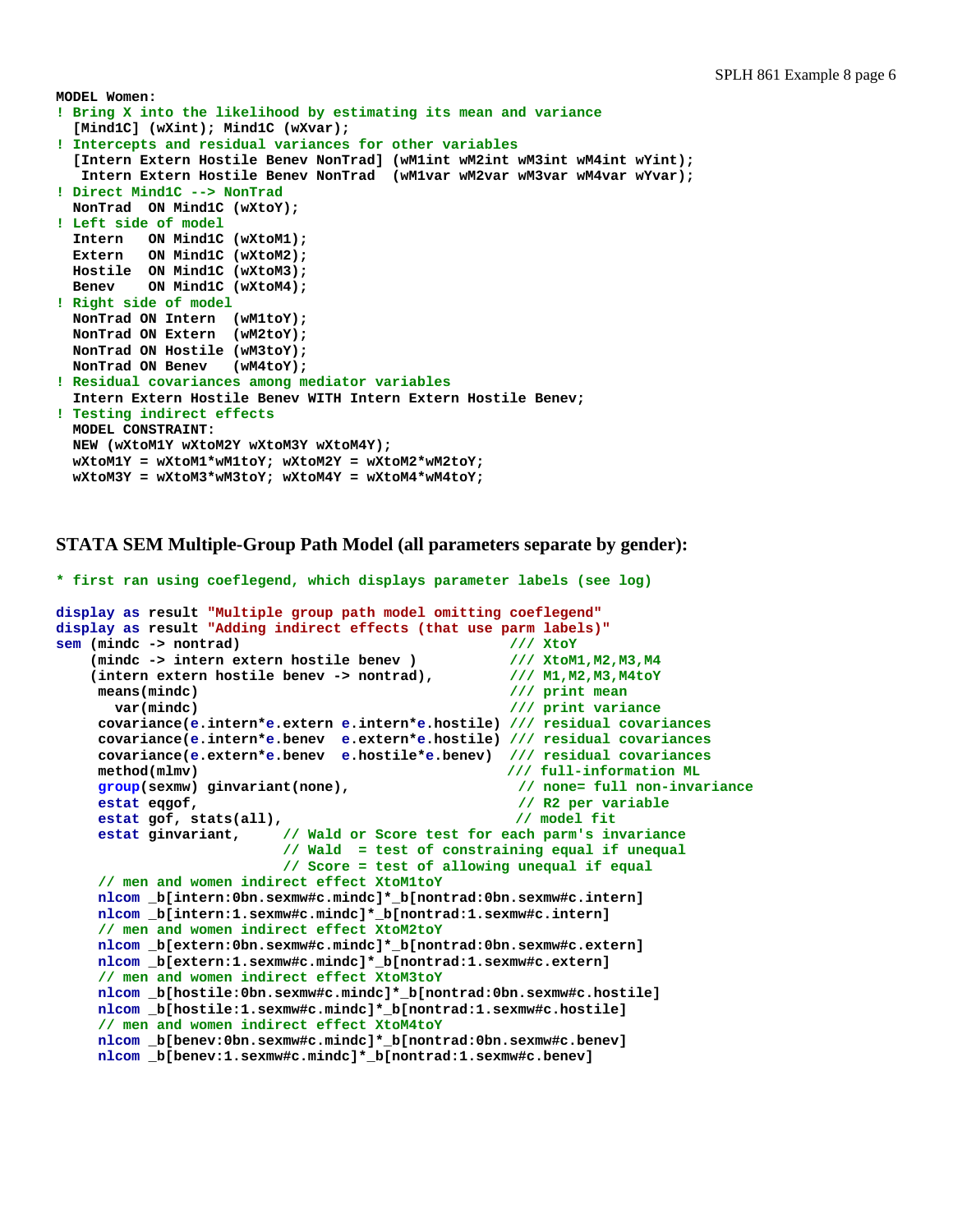# **STATA SEM unstandardized output for a Multiple-Group Path Model:**

| $= -5332.2072$<br>Log likelihood<br>OIM<br>Std. Err.<br>$\mathbb{Z}$ P> $\mathbb{Z}$<br>[95% Conf. Interval]<br>Coef.<br>Structural<br>nontrad <-<br>intern<br>0<br>0.000<br>.3329645<br>.763038<br>.5480012<br>.1097146<br>4.99<br>0.000<br>$\mathbf{1}$<br>.4488746<br>.0970253<br>4.63<br>.2587086<br>.6390407<br>extern<br>0<br>.0473828<br>.1130167<br>0.42<br>0.675<br>$-.1741259$<br>.2688915<br>0.397<br>1<br>.0836082<br>.0987572<br>0.85<br>$-.1099524$<br>.2771687<br>hostile<br>0.000<br>0<br>$-.8451654$<br>.1564635<br>$-5.40$<br>$-1.151828$<br>$-.5385025$<br>$\mathbf{1}$<br>$-.5347936$<br>.1499501<br>$-3.57$<br>0.000<br>$-.8286905$<br>$-.2408967$<br>benev<br>$\mathsf{O}$<br>$-0.99$<br>0.322<br>$-.4700778$<br>.1544226<br>$-.1578276$<br>.1593142<br>$\mathbf{1}$<br>0.269<br>$-.1591458$<br>.1440195<br>$-1.11$<br>$-.4414189$<br>.1231274<br>mindc<br>$\mathbf 0$<br>0.480<br>.2131587<br>.3014609<br>0.71<br>$-.3776937$<br>.8040111<br>$-0.53$<br>$\mathbf{1}$<br>$-.1263696$<br>.239163<br>0.597<br>$-.5951205$<br>.3423813<br>$\_cons$<br>0.000<br>0<br>6.814568<br>1.124616<br>6.06<br>4.610361<br>9.018774<br>.9379938<br>7.65<br>0.000<br>5.333877<br>1<br>7.172311<br>9.010746<br>intern <-<br>mindc<br>0<br>3.32<br>0.001<br>.2598381<br>.633305<br>.1905479<br>1.006772<br>$\mathbf{1}$<br>.0986061<br>.1390832<br>0.71<br>0.478<br>$-.173992$<br>.3712041<br>$\_cons$<br>0<br>.1761513<br>24.93<br>0.000<br>4.73636<br>4.39111<br>4.04586<br>$\mathbf{1}$<br>.1332709<br>40.62<br>0.000<br>5.152494<br>5.674906<br>5.4137<br>extern <-<br>mindc<br>$\mathsf{O}\xspace$<br>.2727332<br>.1725529<br>1.58<br>0.114<br>$-.0654644$<br>.6109308<br>$-0.85$<br>0.397<br>$-.1166402$<br>.1378333<br>$-.3867886$<br>.1535081<br>1<br>$_{\rm \_cons}$<br>0.000<br>0<br>3.870788<br>.1594745<br>24.27<br>3.558224<br>4.183352<br>31.90<br>0.000<br>$\mathbf 1$<br>4.199539<br>.1316457<br>3.941519<br>4.45756<br>hostile <-<br>mindc<br>0<br>$-.1714754$<br>.1238283<br>$-1.38$<br>0.166<br>$-.4141744$<br>.0712236<br>$-2.14$<br>1<br>$-.1813362$<br>.0846223<br>0.032<br>$-.3471929$<br>$-.0154795$<br>_cons<br>0<br>4.333876<br>.1144726<br>37.86<br>0.000<br>4.109514<br>4.558238<br>1<br>3.852628<br>.0810859<br>47.51<br>0.000<br>3.693702<br>4.011553<br>benev <-<br>mindc<br>$\mathsf{O}$<br>.1103874<br>$-2.84$<br>0.004<br>$-.0973897$<br>-.3137449<br>$-.5301002$<br>1.58<br>0.114<br>1<br>.1383824<br>.0874718<br>$-.0330592$<br>.3098239<br>$\_cons$<br>4.459746<br>.1020472<br>43.70<br>0.000<br>4.259737<br>4.659755<br>0<br>$\mathbf{1}$<br>.0838163<br>45.92<br>0.000<br>3.848452<br>3.684175<br>4.012729<br>mean(mindc)<br>.0261972<br>31.18<br>0.000<br>.7655043<br>.8681953<br>0<br>.8168498<br>36.89<br>.8471805<br>.0229674<br>0.000<br>.8021651<br>.8921958<br>1 | Structural equation model<br>Grouping variable = sexmw<br>Estimation method = mlmv |  |  | Number of obs<br>Number of groups | 653<br>$=$ .<br>2<br>$\alpha = \frac{1}{2}$ |  |
|---------------------------------------------------------------------------------------------------------------------------------------------------------------------------------------------------------------------------------------------------------------------------------------------------------------------------------------------------------------------------------------------------------------------------------------------------------------------------------------------------------------------------------------------------------------------------------------------------------------------------------------------------------------------------------------------------------------------------------------------------------------------------------------------------------------------------------------------------------------------------------------------------------------------------------------------------------------------------------------------------------------------------------------------------------------------------------------------------------------------------------------------------------------------------------------------------------------------------------------------------------------------------------------------------------------------------------------------------------------------------------------------------------------------------------------------------------------------------------------------------------------------------------------------------------------------------------------------------------------------------------------------------------------------------------------------------------------------------------------------------------------------------------------------------------------------------------------------------------------------------------------------------------------------------------------------------------------------------------------------------------------------------------------------------------------------------------------------------------------------------------------------------------------------------------------------------------------------------------------------------------------------------------------------------------------------------------------------------------------------------------------------------------------------------------------------------------------------------------------------------------------------------------------------------------------------------------------------------------------------------------------------------------------------------------------------------------------------------------------------------------------------------------------------------------------------|------------------------------------------------------------------------------------|--|--|-----------------------------------|---------------------------------------------|--|
|                                                                                                                                                                                                                                                                                                                                                                                                                                                                                                                                                                                                                                                                                                                                                                                                                                                                                                                                                                                                                                                                                                                                                                                                                                                                                                                                                                                                                                                                                                                                                                                                                                                                                                                                                                                                                                                                                                                                                                                                                                                                                                                                                                                                                                                                                                                                                                                                                                                                                                                                                                                                                                                                                                                                                                                                                     |                                                                                    |  |  |                                   |                                             |  |
|                                                                                                                                                                                                                                                                                                                                                                                                                                                                                                                                                                                                                                                                                                                                                                                                                                                                                                                                                                                                                                                                                                                                                                                                                                                                                                                                                                                                                                                                                                                                                                                                                                                                                                                                                                                                                                                                                                                                                                                                                                                                                                                                                                                                                                                                                                                                                                                                                                                                                                                                                                                                                                                                                                                                                                                                                     |                                                                                    |  |  |                                   |                                             |  |
|                                                                                                                                                                                                                                                                                                                                                                                                                                                                                                                                                                                                                                                                                                                                                                                                                                                                                                                                                                                                                                                                                                                                                                                                                                                                                                                                                                                                                                                                                                                                                                                                                                                                                                                                                                                                                                                                                                                                                                                                                                                                                                                                                                                                                                                                                                                                                                                                                                                                                                                                                                                                                                                                                                                                                                                                                     |                                                                                    |  |  |                                   |                                             |  |
|                                                                                                                                                                                                                                                                                                                                                                                                                                                                                                                                                                                                                                                                                                                                                                                                                                                                                                                                                                                                                                                                                                                                                                                                                                                                                                                                                                                                                                                                                                                                                                                                                                                                                                                                                                                                                                                                                                                                                                                                                                                                                                                                                                                                                                                                                                                                                                                                                                                                                                                                                                                                                                                                                                                                                                                                                     |                                                                                    |  |  |                                   |                                             |  |
|                                                                                                                                                                                                                                                                                                                                                                                                                                                                                                                                                                                                                                                                                                                                                                                                                                                                                                                                                                                                                                                                                                                                                                                                                                                                                                                                                                                                                                                                                                                                                                                                                                                                                                                                                                                                                                                                                                                                                                                                                                                                                                                                                                                                                                                                                                                                                                                                                                                                                                                                                                                                                                                                                                                                                                                                                     |                                                                                    |  |  |                                   |                                             |  |
|                                                                                                                                                                                                                                                                                                                                                                                                                                                                                                                                                                                                                                                                                                                                                                                                                                                                                                                                                                                                                                                                                                                                                                                                                                                                                                                                                                                                                                                                                                                                                                                                                                                                                                                                                                                                                                                                                                                                                                                                                                                                                                                                                                                                                                                                                                                                                                                                                                                                                                                                                                                                                                                                                                                                                                                                                     |                                                                                    |  |  |                                   |                                             |  |
|                                                                                                                                                                                                                                                                                                                                                                                                                                                                                                                                                                                                                                                                                                                                                                                                                                                                                                                                                                                                                                                                                                                                                                                                                                                                                                                                                                                                                                                                                                                                                                                                                                                                                                                                                                                                                                                                                                                                                                                                                                                                                                                                                                                                                                                                                                                                                                                                                                                                                                                                                                                                                                                                                                                                                                                                                     |                                                                                    |  |  |                                   |                                             |  |
|                                                                                                                                                                                                                                                                                                                                                                                                                                                                                                                                                                                                                                                                                                                                                                                                                                                                                                                                                                                                                                                                                                                                                                                                                                                                                                                                                                                                                                                                                                                                                                                                                                                                                                                                                                                                                                                                                                                                                                                                                                                                                                                                                                                                                                                                                                                                                                                                                                                                                                                                                                                                                                                                                                                                                                                                                     |                                                                                    |  |  |                                   |                                             |  |
|                                                                                                                                                                                                                                                                                                                                                                                                                                                                                                                                                                                                                                                                                                                                                                                                                                                                                                                                                                                                                                                                                                                                                                                                                                                                                                                                                                                                                                                                                                                                                                                                                                                                                                                                                                                                                                                                                                                                                                                                                                                                                                                                                                                                                                                                                                                                                                                                                                                                                                                                                                                                                                                                                                                                                                                                                     |                                                                                    |  |  |                                   |                                             |  |
|                                                                                                                                                                                                                                                                                                                                                                                                                                                                                                                                                                                                                                                                                                                                                                                                                                                                                                                                                                                                                                                                                                                                                                                                                                                                                                                                                                                                                                                                                                                                                                                                                                                                                                                                                                                                                                                                                                                                                                                                                                                                                                                                                                                                                                                                                                                                                                                                                                                                                                                                                                                                                                                                                                                                                                                                                     |                                                                                    |  |  |                                   |                                             |  |
|                                                                                                                                                                                                                                                                                                                                                                                                                                                                                                                                                                                                                                                                                                                                                                                                                                                                                                                                                                                                                                                                                                                                                                                                                                                                                                                                                                                                                                                                                                                                                                                                                                                                                                                                                                                                                                                                                                                                                                                                                                                                                                                                                                                                                                                                                                                                                                                                                                                                                                                                                                                                                                                                                                                                                                                                                     |                                                                                    |  |  |                                   |                                             |  |
|                                                                                                                                                                                                                                                                                                                                                                                                                                                                                                                                                                                                                                                                                                                                                                                                                                                                                                                                                                                                                                                                                                                                                                                                                                                                                                                                                                                                                                                                                                                                                                                                                                                                                                                                                                                                                                                                                                                                                                                                                                                                                                                                                                                                                                                                                                                                                                                                                                                                                                                                                                                                                                                                                                                                                                                                                     |                                                                                    |  |  |                                   |                                             |  |
|                                                                                                                                                                                                                                                                                                                                                                                                                                                                                                                                                                                                                                                                                                                                                                                                                                                                                                                                                                                                                                                                                                                                                                                                                                                                                                                                                                                                                                                                                                                                                                                                                                                                                                                                                                                                                                                                                                                                                                                                                                                                                                                                                                                                                                                                                                                                                                                                                                                                                                                                                                                                                                                                                                                                                                                                                     |                                                                                    |  |  |                                   |                                             |  |
|                                                                                                                                                                                                                                                                                                                                                                                                                                                                                                                                                                                                                                                                                                                                                                                                                                                                                                                                                                                                                                                                                                                                                                                                                                                                                                                                                                                                                                                                                                                                                                                                                                                                                                                                                                                                                                                                                                                                                                                                                                                                                                                                                                                                                                                                                                                                                                                                                                                                                                                                                                                                                                                                                                                                                                                                                     |                                                                                    |  |  |                                   |                                             |  |
|                                                                                                                                                                                                                                                                                                                                                                                                                                                                                                                                                                                                                                                                                                                                                                                                                                                                                                                                                                                                                                                                                                                                                                                                                                                                                                                                                                                                                                                                                                                                                                                                                                                                                                                                                                                                                                                                                                                                                                                                                                                                                                                                                                                                                                                                                                                                                                                                                                                                                                                                                                                                                                                                                                                                                                                                                     |                                                                                    |  |  |                                   |                                             |  |
|                                                                                                                                                                                                                                                                                                                                                                                                                                                                                                                                                                                                                                                                                                                                                                                                                                                                                                                                                                                                                                                                                                                                                                                                                                                                                                                                                                                                                                                                                                                                                                                                                                                                                                                                                                                                                                                                                                                                                                                                                                                                                                                                                                                                                                                                                                                                                                                                                                                                                                                                                                                                                                                                                                                                                                                                                     |                                                                                    |  |  |                                   |                                             |  |
|                                                                                                                                                                                                                                                                                                                                                                                                                                                                                                                                                                                                                                                                                                                                                                                                                                                                                                                                                                                                                                                                                                                                                                                                                                                                                                                                                                                                                                                                                                                                                                                                                                                                                                                                                                                                                                                                                                                                                                                                                                                                                                                                                                                                                                                                                                                                                                                                                                                                                                                                                                                                                                                                                                                                                                                                                     |                                                                                    |  |  |                                   |                                             |  |
|                                                                                                                                                                                                                                                                                                                                                                                                                                                                                                                                                                                                                                                                                                                                                                                                                                                                                                                                                                                                                                                                                                                                                                                                                                                                                                                                                                                                                                                                                                                                                                                                                                                                                                                                                                                                                                                                                                                                                                                                                                                                                                                                                                                                                                                                                                                                                                                                                                                                                                                                                                                                                                                                                                                                                                                                                     |                                                                                    |  |  |                                   |                                             |  |
|                                                                                                                                                                                                                                                                                                                                                                                                                                                                                                                                                                                                                                                                                                                                                                                                                                                                                                                                                                                                                                                                                                                                                                                                                                                                                                                                                                                                                                                                                                                                                                                                                                                                                                                                                                                                                                                                                                                                                                                                                                                                                                                                                                                                                                                                                                                                                                                                                                                                                                                                                                                                                                                                                                                                                                                                                     |                                                                                    |  |  |                                   |                                             |  |
|                                                                                                                                                                                                                                                                                                                                                                                                                                                                                                                                                                                                                                                                                                                                                                                                                                                                                                                                                                                                                                                                                                                                                                                                                                                                                                                                                                                                                                                                                                                                                                                                                                                                                                                                                                                                                                                                                                                                                                                                                                                                                                                                                                                                                                                                                                                                                                                                                                                                                                                                                                                                                                                                                                                                                                                                                     |                                                                                    |  |  |                                   |                                             |  |
|                                                                                                                                                                                                                                                                                                                                                                                                                                                                                                                                                                                                                                                                                                                                                                                                                                                                                                                                                                                                                                                                                                                                                                                                                                                                                                                                                                                                                                                                                                                                                                                                                                                                                                                                                                                                                                                                                                                                                                                                                                                                                                                                                                                                                                                                                                                                                                                                                                                                                                                                                                                                                                                                                                                                                                                                                     |                                                                                    |  |  |                                   |                                             |  |
|                                                                                                                                                                                                                                                                                                                                                                                                                                                                                                                                                                                                                                                                                                                                                                                                                                                                                                                                                                                                                                                                                                                                                                                                                                                                                                                                                                                                                                                                                                                                                                                                                                                                                                                                                                                                                                                                                                                                                                                                                                                                                                                                                                                                                                                                                                                                                                                                                                                                                                                                                                                                                                                                                                                                                                                                                     |                                                                                    |  |  |                                   |                                             |  |
|                                                                                                                                                                                                                                                                                                                                                                                                                                                                                                                                                                                                                                                                                                                                                                                                                                                                                                                                                                                                                                                                                                                                                                                                                                                                                                                                                                                                                                                                                                                                                                                                                                                                                                                                                                                                                                                                                                                                                                                                                                                                                                                                                                                                                                                                                                                                                                                                                                                                                                                                                                                                                                                                                                                                                                                                                     |                                                                                    |  |  |                                   |                                             |  |
|                                                                                                                                                                                                                                                                                                                                                                                                                                                                                                                                                                                                                                                                                                                                                                                                                                                                                                                                                                                                                                                                                                                                                                                                                                                                                                                                                                                                                                                                                                                                                                                                                                                                                                                                                                                                                                                                                                                                                                                                                                                                                                                                                                                                                                                                                                                                                                                                                                                                                                                                                                                                                                                                                                                                                                                                                     |                                                                                    |  |  |                                   |                                             |  |
|                                                                                                                                                                                                                                                                                                                                                                                                                                                                                                                                                                                                                                                                                                                                                                                                                                                                                                                                                                                                                                                                                                                                                                                                                                                                                                                                                                                                                                                                                                                                                                                                                                                                                                                                                                                                                                                                                                                                                                                                                                                                                                                                                                                                                                                                                                                                                                                                                                                                                                                                                                                                                                                                                                                                                                                                                     |                                                                                    |  |  |                                   |                                             |  |
|                                                                                                                                                                                                                                                                                                                                                                                                                                                                                                                                                                                                                                                                                                                                                                                                                                                                                                                                                                                                                                                                                                                                                                                                                                                                                                                                                                                                                                                                                                                                                                                                                                                                                                                                                                                                                                                                                                                                                                                                                                                                                                                                                                                                                                                                                                                                                                                                                                                                                                                                                                                                                                                                                                                                                                                                                     |                                                                                    |  |  |                                   |                                             |  |
|                                                                                                                                                                                                                                                                                                                                                                                                                                                                                                                                                                                                                                                                                                                                                                                                                                                                                                                                                                                                                                                                                                                                                                                                                                                                                                                                                                                                                                                                                                                                                                                                                                                                                                                                                                                                                                                                                                                                                                                                                                                                                                                                                                                                                                                                                                                                                                                                                                                                                                                                                                                                                                                                                                                                                                                                                     |                                                                                    |  |  |                                   |                                             |  |
|                                                                                                                                                                                                                                                                                                                                                                                                                                                                                                                                                                                                                                                                                                                                                                                                                                                                                                                                                                                                                                                                                                                                                                                                                                                                                                                                                                                                                                                                                                                                                                                                                                                                                                                                                                                                                                                                                                                                                                                                                                                                                                                                                                                                                                                                                                                                                                                                                                                                                                                                                                                                                                                                                                                                                                                                                     |                                                                                    |  |  |                                   |                                             |  |
|                                                                                                                                                                                                                                                                                                                                                                                                                                                                                                                                                                                                                                                                                                                                                                                                                                                                                                                                                                                                                                                                                                                                                                                                                                                                                                                                                                                                                                                                                                                                                                                                                                                                                                                                                                                                                                                                                                                                                                                                                                                                                                                                                                                                                                                                                                                                                                                                                                                                                                                                                                                                                                                                                                                                                                                                                     |                                                                                    |  |  |                                   |                                             |  |
|                                                                                                                                                                                                                                                                                                                                                                                                                                                                                                                                                                                                                                                                                                                                                                                                                                                                                                                                                                                                                                                                                                                                                                                                                                                                                                                                                                                                                                                                                                                                                                                                                                                                                                                                                                                                                                                                                                                                                                                                                                                                                                                                                                                                                                                                                                                                                                                                                                                                                                                                                                                                                                                                                                                                                                                                                     |                                                                                    |  |  |                                   |                                             |  |
|                                                                                                                                                                                                                                                                                                                                                                                                                                                                                                                                                                                                                                                                                                                                                                                                                                                                                                                                                                                                                                                                                                                                                                                                                                                                                                                                                                                                                                                                                                                                                                                                                                                                                                                                                                                                                                                                                                                                                                                                                                                                                                                                                                                                                                                                                                                                                                                                                                                                                                                                                                                                                                                                                                                                                                                                                     |                                                                                    |  |  |                                   |                                             |  |
|                                                                                                                                                                                                                                                                                                                                                                                                                                                                                                                                                                                                                                                                                                                                                                                                                                                                                                                                                                                                                                                                                                                                                                                                                                                                                                                                                                                                                                                                                                                                                                                                                                                                                                                                                                                                                                                                                                                                                                                                                                                                                                                                                                                                                                                                                                                                                                                                                                                                                                                                                                                                                                                                                                                                                                                                                     |                                                                                    |  |  |                                   |                                             |  |
|                                                                                                                                                                                                                                                                                                                                                                                                                                                                                                                                                                                                                                                                                                                                                                                                                                                                                                                                                                                                                                                                                                                                                                                                                                                                                                                                                                                                                                                                                                                                                                                                                                                                                                                                                                                                                                                                                                                                                                                                                                                                                                                                                                                                                                                                                                                                                                                                                                                                                                                                                                                                                                                                                                                                                                                                                     |                                                                                    |  |  |                                   |                                             |  |
|                                                                                                                                                                                                                                                                                                                                                                                                                                                                                                                                                                                                                                                                                                                                                                                                                                                                                                                                                                                                                                                                                                                                                                                                                                                                                                                                                                                                                                                                                                                                                                                                                                                                                                                                                                                                                                                                                                                                                                                                                                                                                                                                                                                                                                                                                                                                                                                                                                                                                                                                                                                                                                                                                                                                                                                                                     |                                                                                    |  |  |                                   |                                             |  |
|                                                                                                                                                                                                                                                                                                                                                                                                                                                                                                                                                                                                                                                                                                                                                                                                                                                                                                                                                                                                                                                                                                                                                                                                                                                                                                                                                                                                                                                                                                                                                                                                                                                                                                                                                                                                                                                                                                                                                                                                                                                                                                                                                                                                                                                                                                                                                                                                                                                                                                                                                                                                                                                                                                                                                                                                                     |                                                                                    |  |  |                                   |                                             |  |
|                                                                                                                                                                                                                                                                                                                                                                                                                                                                                                                                                                                                                                                                                                                                                                                                                                                                                                                                                                                                                                                                                                                                                                                                                                                                                                                                                                                                                                                                                                                                                                                                                                                                                                                                                                                                                                                                                                                                                                                                                                                                                                                                                                                                                                                                                                                                                                                                                                                                                                                                                                                                                                                                                                                                                                                                                     |                                                                                    |  |  |                                   |                                             |  |
|                                                                                                                                                                                                                                                                                                                                                                                                                                                                                                                                                                                                                                                                                                                                                                                                                                                                                                                                                                                                                                                                                                                                                                                                                                                                                                                                                                                                                                                                                                                                                                                                                                                                                                                                                                                                                                                                                                                                                                                                                                                                                                                                                                                                                                                                                                                                                                                                                                                                                                                                                                                                                                                                                                                                                                                                                     |                                                                                    |  |  |                                   |                                             |  |
|                                                                                                                                                                                                                                                                                                                                                                                                                                                                                                                                                                                                                                                                                                                                                                                                                                                                                                                                                                                                                                                                                                                                                                                                                                                                                                                                                                                                                                                                                                                                                                                                                                                                                                                                                                                                                                                                                                                                                                                                                                                                                                                                                                                                                                                                                                                                                                                                                                                                                                                                                                                                                                                                                                                                                                                                                     |                                                                                    |  |  |                                   |                                             |  |
|                                                                                                                                                                                                                                                                                                                                                                                                                                                                                                                                                                                                                                                                                                                                                                                                                                                                                                                                                                                                                                                                                                                                                                                                                                                                                                                                                                                                                                                                                                                                                                                                                                                                                                                                                                                                                                                                                                                                                                                                                                                                                                                                                                                                                                                                                                                                                                                                                                                                                                                                                                                                                                                                                                                                                                                                                     |                                                                                    |  |  |                                   |                                             |  |
|                                                                                                                                                                                                                                                                                                                                                                                                                                                                                                                                                                                                                                                                                                                                                                                                                                                                                                                                                                                                                                                                                                                                                                                                                                                                                                                                                                                                                                                                                                                                                                                                                                                                                                                                                                                                                                                                                                                                                                                                                                                                                                                                                                                                                                                                                                                                                                                                                                                                                                                                                                                                                                                                                                                                                                                                                     |                                                                                    |  |  |                                   |                                             |  |
|                                                                                                                                                                                                                                                                                                                                                                                                                                                                                                                                                                                                                                                                                                                                                                                                                                                                                                                                                                                                                                                                                                                                                                                                                                                                                                                                                                                                                                                                                                                                                                                                                                                                                                                                                                                                                                                                                                                                                                                                                                                                                                                                                                                                                                                                                                                                                                                                                                                                                                                                                                                                                                                                                                                                                                                                                     |                                                                                    |  |  |                                   |                                             |  |
|                                                                                                                                                                                                                                                                                                                                                                                                                                                                                                                                                                                                                                                                                                                                                                                                                                                                                                                                                                                                                                                                                                                                                                                                                                                                                                                                                                                                                                                                                                                                                                                                                                                                                                                                                                                                                                                                                                                                                                                                                                                                                                                                                                                                                                                                                                                                                                                                                                                                                                                                                                                                                                                                                                                                                                                                                     |                                                                                    |  |  |                                   |                                             |  |
|                                                                                                                                                                                                                                                                                                                                                                                                                                                                                                                                                                                                                                                                                                                                                                                                                                                                                                                                                                                                                                                                                                                                                                                                                                                                                                                                                                                                                                                                                                                                                                                                                                                                                                                                                                                                                                                                                                                                                                                                                                                                                                                                                                                                                                                                                                                                                                                                                                                                                                                                                                                                                                                                                                                                                                                                                     |                                                                                    |  |  |                                   |                                             |  |
|                                                                                                                                                                                                                                                                                                                                                                                                                                                                                                                                                                                                                                                                                                                                                                                                                                                                                                                                                                                                                                                                                                                                                                                                                                                                                                                                                                                                                                                                                                                                                                                                                                                                                                                                                                                                                                                                                                                                                                                                                                                                                                                                                                                                                                                                                                                                                                                                                                                                                                                                                                                                                                                                                                                                                                                                                     |                                                                                    |  |  |                                   |                                             |  |
|                                                                                                                                                                                                                                                                                                                                                                                                                                                                                                                                                                                                                                                                                                                                                                                                                                                                                                                                                                                                                                                                                                                                                                                                                                                                                                                                                                                                                                                                                                                                                                                                                                                                                                                                                                                                                                                                                                                                                                                                                                                                                                                                                                                                                                                                                                                                                                                                                                                                                                                                                                                                                                                                                                                                                                                                                     |                                                                                    |  |  |                                   |                                             |  |
|                                                                                                                                                                                                                                                                                                                                                                                                                                                                                                                                                                                                                                                                                                                                                                                                                                                                                                                                                                                                                                                                                                                                                                                                                                                                                                                                                                                                                                                                                                                                                                                                                                                                                                                                                                                                                                                                                                                                                                                                                                                                                                                                                                                                                                                                                                                                                                                                                                                                                                                                                                                                                                                                                                                                                                                                                     |                                                                                    |  |  |                                   |                                             |  |
|                                                                                                                                                                                                                                                                                                                                                                                                                                                                                                                                                                                                                                                                                                                                                                                                                                                                                                                                                                                                                                                                                                                                                                                                                                                                                                                                                                                                                                                                                                                                                                                                                                                                                                                                                                                                                                                                                                                                                                                                                                                                                                                                                                                                                                                                                                                                                                                                                                                                                                                                                                                                                                                                                                                                                                                                                     |                                                                                    |  |  |                                   |                                             |  |
|                                                                                                                                                                                                                                                                                                                                                                                                                                                                                                                                                                                                                                                                                                                                                                                                                                                                                                                                                                                                                                                                                                                                                                                                                                                                                                                                                                                                                                                                                                                                                                                                                                                                                                                                                                                                                                                                                                                                                                                                                                                                                                                                                                                                                                                                                                                                                                                                                                                                                                                                                                                                                                                                                                                                                                                                                     |                                                                                    |  |  |                                   |                                             |  |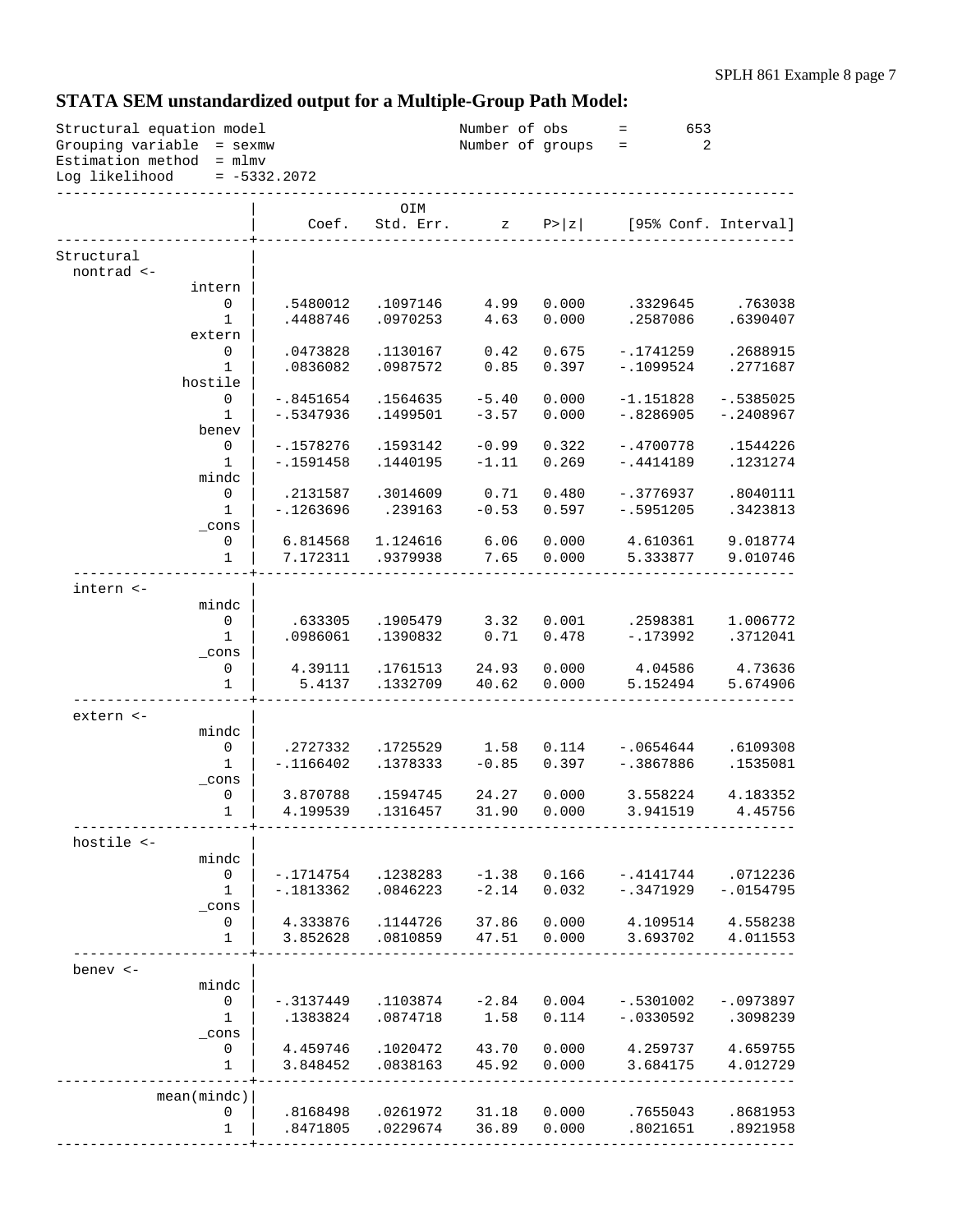| var(e.nontrad)           |                         |                     |                 |                |                            |             |
|--------------------------|-------------------------|---------------------|-----------------|----------------|----------------------------|-------------|
| 0                        | 4.124248                | .356281             |                 |                | 3.481866                   | 4.885144    |
| $\mathbf{1}$             | 4.230226                | .3073067            |                 |                | 3.66883                    | 4.877525    |
| var(e.intern)            |                         |                     |                 |                |                            |             |
| 0                        | 1.857129                | .1589556            |                 |                | 1.570312                   | 2.196333    |
| $\mathbf{1}$             | 1.473471                | .1068968            |                 |                | 1.278171                   | 1.698612    |
| var(e.extern)            |                         |                     |                 |                |                            |             |
| 0                        | 1.522092                | .1308062            |                 |                | 1.286145                   | 1.801324    |
| $\mathbf{1}$             | 1.433397                | .1043813            |                 |                | 1.242743                   | 1.653301    |
| var(e.hostile)           |                         |                     |                 |                |                            |             |
| 0                        | .7842846                | .0671286            |                 |                | .6631588                   | .9275339    |
| $\mathbf{1}$             | .5454591                | .0395718            |                 |                | .4731617                   | .6288033    |
| var(e.benev)             |                         |                     |                 |                |                            |             |
| 0                        | .6232648                | .0533465            |                 |                | .5270071                   | .7371039    |
| $\mathbf{1}$             | .5828119                | .0422816            |                 |                | .5055636                   | .6718636    |
| var(mindc)               |                         |                     |                 |                |                            |             |
| 0                        | .1873576                | .0160363            |                 |                | .1584219                   | .2215784    |
| $\mathbf{1}$             | .2004512                | .0145423            |                 |                | .1738826                   | .2310795    |
|                          |                         |                     |                 |                |                            |             |
| cov(e.intern, e. extern) |                         |                     |                 |                |                            |             |
| 0                        | .6395836                | .1101316            | 5.81            | 0.000          | .4237297                   | .8554375    |
| $\mathbf{1}$             | .5559517                | .0801768            | 6.93            | 0.000          | .398808                    | .7130954    |
| cov(e.intern,e.hostile)  |                         |                     |                 |                |                            |             |
| 0                        | $-.4745932$             | .0784874            | $-6.05$         | 0.000          | $-.6284257$                | $-.3207606$ |
| 1                        | $-.1836749$             | .0469449            | $-3.91$         | 0.000          | $-0.2756853$               | $-.0916645$ |
| cov(e.intern, e.benev)   |                         |                     |                 |                |                            |             |
| $\Omega$<br>$\mathbf{1}$ | .1068751<br>$-.0116527$ | .0654347<br>.047542 | 1.63<br>$-0.25$ | 0.102<br>0.806 | $-.0213747$<br>$-.1048333$ | .2351248    |
| cov(e.extern,e.hostile)  |                         |                     |                 |                |                            | .081528     |
| 0                        | .0579838                | .0667428            | 0.87            | 0.385          | $-.0728297$                | .1887972    |
| 1                        | .0230488                | .0454018            | 0.51            | 0.612          | $-10659371$                | .1120347    |
| cov(e.extern,e.benev)    |                         |                     |                 |                |                            |             |
| 0                        | .1540697                | .0598145            | 2.58            | 0.010          | .0368354                   | .271304     |
| 1                        | .1566726                | .0476864            | 3.29            | 0.001          | .063209                    | .2501362    |
| cov(e.hostile,e.benev)   |                         |                     |                 |                |                            |             |
| $\mathbf 0$              | .035857                 | .0423704            | 0.85            | 0.397          | $-.0471874$                | .1189014    |
| $\mathbf 1$              | .1184571                | .0295551            | 4.01            | 0.000          | .0605301                   | .1763841    |
|                          |                         |                     |                 |                |                            |             |
|                          |                         |                     |                 |                |                            |             |

LR test of model vs. saturated:  $chi(0)$  = 0.00, Prob >  $chi(2)$  = .

Group #1 (sexmw=0; N=273)

Equation-level goodness of fit

| Variance<br>predicted<br>fitted<br>residual<br>depvars<br>R-squared<br>mc2<br>mc<br>observed<br>4.124248<br>5.828462<br>1.704215<br>.2923952<br>.5407358<br>.2923952<br>nontrad<br>1.932273<br>.0751445<br>1.857129<br>.0388892<br>.1972033<br>.0388892<br>intern<br>1.522092<br>.0139363<br>.0090729<br>.095252<br>1.536028<br>.0090729<br>extern<br>hostile<br>.7842846<br>.0835181<br>.7897936<br>.005509<br>.0069753<br>.0069753<br>.1695289<br>.6417075<br>.6232648<br>.0287401<br>.0287401<br>.0184427<br>beney |         |  |          |  |
|-----------------------------------------------------------------------------------------------------------------------------------------------------------------------------------------------------------------------------------------------------------------------------------------------------------------------------------------------------------------------------------------------------------------------------------------------------------------------------------------------------------------------|---------|--|----------|--|
|                                                                                                                                                                                                                                                                                                                                                                                                                                                                                                                       |         |  |          |  |
|                                                                                                                                                                                                                                                                                                                                                                                                                                                                                                                       |         |  |          |  |
|                                                                                                                                                                                                                                                                                                                                                                                                                                                                                                                       |         |  |          |  |
|                                                                                                                                                                                                                                                                                                                                                                                                                                                                                                                       |         |  |          |  |
|                                                                                                                                                                                                                                                                                                                                                                                                                                                                                                                       |         |  |          |  |
|                                                                                                                                                                                                                                                                                                                                                                                                                                                                                                                       |         |  |          |  |
|                                                                                                                                                                                                                                                                                                                                                                                                                                                                                                                       |         |  |          |  |
|                                                                                                                                                                                                                                                                                                                                                                                                                                                                                                                       | overall |  | .0757179 |  |

mc = correlation between depvar and its prediction

mc2 = mc^2 is the Bentler-Raykov squared multiple correlation coefficient

Group #2 (sexmw=1; N=380)

Equation-level goodness of fit

| depvars  | fitted   | Variance<br>predicted | residual<br>. _ _ _ _ _ _ _ _ + _ _ _ _ _ | R-squared | mc       | mc2      |
|----------|----------|-----------------------|-------------------------------------------|-----------|----------|----------|
| observed |          |                       |                                           |           |          |          |
| nontrad  | 4.853467 | .623241               | 4.230226                                  | .1284115  | .3583455 | .1284115 |
| intern   | 1.47542  | .001949               | 1.473471                                  | .001321   | .0363455 | .001321  |
| extern   | 1.436124 | .0027271              | 1.433397                                  | .0018989  | 0435769  | .0018989 |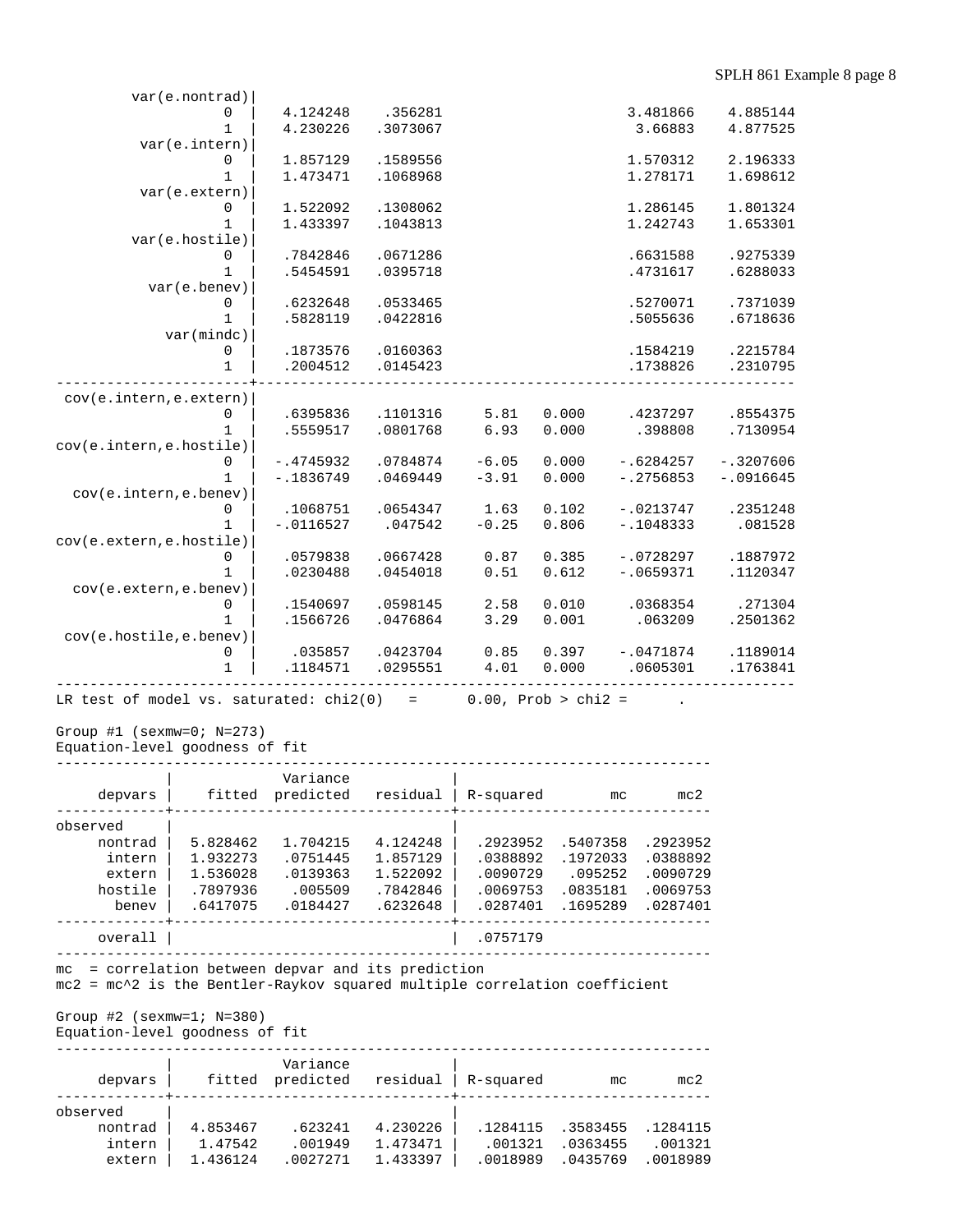| hostile<br>benev                                                                                                                | .5520505<br>.5866505        |                         | $.0065914$ .5454591  <br>.0038386 .5828119                       |  | .0119399 .1092697 .0119399<br>.0065432 .0808901 .0065432 |  |  |  |  |
|---------------------------------------------------------------------------------------------------------------------------------|-----------------------------|-------------------------|------------------------------------------------------------------|--|----------------------------------------------------------|--|--|--|--|
| ------<br>overall                                                                                                               |                             | .0283625                |                                                                  |  |                                                          |  |  |  |  |
| mc = correlation between depvar and its prediction<br>mc2 = mc^2 is the Bentler-Raykov squared multiple correlation coefficient |                             |                         |                                                                  |  |                                                          |  |  |  |  |
| Fit statistic                                                                                                                   |                             |                         | Value Description                                                |  |                                                          |  |  |  |  |
| Likelihood ratio                                                                                                                | p > chi2                    | $chi2_{ms}(0)$ 0.000    | model vs. saturated                                              |  |                                                          |  |  |  |  |
|                                                                                                                                 | $chi2$ bs(30)  <br>p > chi2 | 399.257<br>0.000        | baseline vs. saturated                                           |  |                                                          |  |  |  |  |
| Population error<br>90% CI, lower bound                                                                                         | RMSEA<br>upper bound        | 0.000<br>0.000<br>0.000 | Root mean squared error of approximation                         |  |                                                          |  |  |  |  |
| Information criteria                                                                                                            | AIC<br><b>BIC</b>           | 10764.414<br>10988.493  | Akaike's information criterion<br>Bayesian information criterion |  |                                                          |  |  |  |  |
| Baseline comparison<br>1.000<br>Comparative fit index<br><b>CFI</b><br>Tucker-Lewis index<br>1.000<br>TLI                       |                             |                         |                                                                  |  |                                                          |  |  |  |  |
| Size of residuals                                                                                                               | CD                          |                         | 0.055 Coefficient of determination                               |  |                                                          |  |  |  |  |

Note: pclose is not reported because of multiple groups.

Note: SRMR is not reported because of missing values.

Tests for group invariance of parameters

|            |                 |        | Wald Test    |        |      | Score Test |        |
|------------|-----------------|--------|--------------|--------|------|------------|--------|
|            |                 | chi2   | df           | p>chi2 | chi2 | df         | p>chi2 |
| Structural |                 |        |              |        |      |            |        |
| nontrad <- | intern          | 0.458  |              | 0.4985 |      |            |        |
|            | extern          | 0.058  |              | 0.8093 |      |            |        |
|            | hostile         | 2.051  |              | 0.1521 |      |            |        |
|            | benev           | 0.000  |              | 0.9951 |      |            |        |
|            | mindc           | 0.779  |              | 0.3776 |      |            |        |
|            | $_{\rm \_cons}$ | 0.060  |              | 0.8070 |      |            |        |
| intern <-  | mindc           | 5.137  | $\mathbf{1}$ | 0.0234 |      |            |        |
|            | _cons           | 21.432 | 1            | 0.0000 |      |            |        |
| extern <-  | mindc           | 3.109  | $\mathbf{1}$ | 0.0779 |      |            |        |
|            | _cons           | 2.527  | $\mathbf{1}$ | 0.1119 |      |            |        |
| hostile <- | mindc           | 0.004  | $\mathbf{1}$ | 0.9476 |      |            |        |
|            | _cons           | 11.769 | 1            | 0.0006 |      |            |        |
|            |                 |        |              |        |      |            |        |
| benev <-   | mindc           | 10.305 | $\mathbf{1}$ | 0.0013 |      |            |        |
|            | _cons           | 21.428 | $\mathbf{1}$ | 0.0000 |      |            |        |
|            | var(e.nontrad)  | 0.051  |              | 0.8218 |      |            |        |
|            | var(e.intern)   | 4.011  |              | 0.0452 |      |            |        |
|            | var(e.extern)   | 0.281  |              | 0.5961 |      |            |        |
|            | var(e.hostile)  | 9.393  |              | 0.0022 |      |            |        |
|            | var(e.benev)    | 0.353  | 1            | 0.5523 |      |            |        |
|            |                 |        |              |        |      |            |        |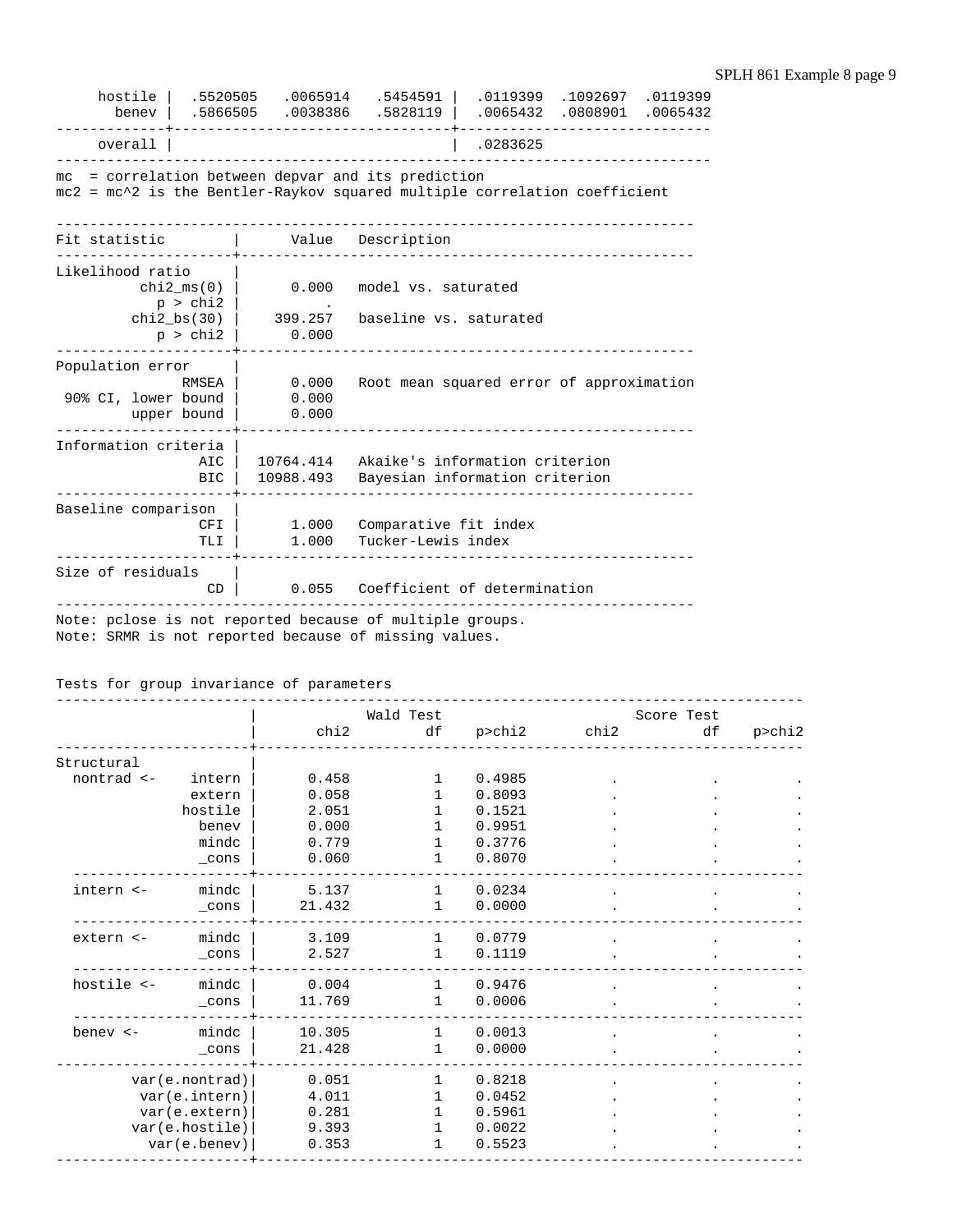| cov(e.intern,e.extern)   |                                                                                                                                                                                          | 0.377           | 1                             | 0.5393         |                      |          |  |
|--------------------------|------------------------------------------------------------------------------------------------------------------------------------------------------------------------------------------|-----------------|-------------------------------|----------------|----------------------|----------|--|
| cov(e.intern, e.hostile) |                                                                                                                                                                                          | 10.119          | 1                             | 0.0015         |                      |          |  |
| cov(e.intern, e.benev)   |                                                                                                                                                                                          | 2.147           | 1                             | 0.1428         |                      |          |  |
| cov(e.extern,e.hostile)  |                                                                                                                                                                                          | 0.187           | 1                             | 0.6652         |                      |          |  |
| cov(e.extern, e.benev)   |                                                                                                                                                                                          | 0.001           | 1                             | 0.9729         |                      |          |  |
| cov(e.hostile,e.benev)   |                                                                                                                                                                                          | 2.557           | 1                             | 0.1098         |                      |          |  |
|                          | // men and women indirect effect XtoM1toY<br>nlcom _b[intern:0bn.sexmw#c.mindc]*_b[nontrad:0bn.sexmw#c.intern]<br>_nl_1: _b[intern:0bn.sexmw#c.mindc]*_b[nontrad:0bn.sexmw#c.intern]     |                 |                               |                |                      |          |  |
|                          | Coef.                                                                                                                                                                                    | Std. Err.       | $\mathbf{z}$                  | P >  z         | [95% Conf. Interval] |          |  |
| _nl_1                    | .3470519                                                                                                                                                                                 | .1254253        | 2.77                          | 0.006          | .1012229             | .592881  |  |
|                          | nlcom _b[intern:1.sexmw#c.mindc]*_b[nontrad:1.sexmw#c.intern]<br>_nl_1: _b[intern:1.sexmw#c.mindc]*_b[nontrad:1.sexmw#c.intern]                                                          |                 |                               |                |                      |          |  |
|                          | Coef.                                                                                                                                                                                    | Std. Err.       | $\mathbf{z}$                  | P >  z         | [95% Conf. Interval] |          |  |
| _nl_l                    | .0442618                                                                                                                                                                                 | .0631597        | 0.70                          | 0.483          | $-.079529$           | .1680526 |  |
|                          | // men and women indirect effect XtoM2toY<br>nlcom _b[extern:0bn.sexmw#c.mindc]*_b[nontrad:0bn.sexmw#c.extern]<br>_nl_1: _b[extern:0bn.sexmw#c.mindc]*_b[nontrad:0bn.sexmw#c.extern]     |                 |                               |                |                      |          |  |
|                          | Coef.                                                                                                                                                                                    | Std. Err.       | $\mathbf{z}$                  | P >  z         | [95% Conf. Interval] |          |  |
| nl 1                     | .0129229                                                                                                                                                                                 | .0318837        |                               | $0.41$ $0.685$ | $-.0495681$          | .0754138 |  |
|                          | nlcom _b[extern:1.sexmw#c.mindc]*_b[nontrad:1.sexmw#c.extern]<br>_nl_1: _b[extern:1.sexmw#c.mindc]*_b[nontrad:1.sexmw#c.extern]                                                          |                 |                               |                |                      |          |  |
|                          |                                                                                                                                                                                          | Coef. Std. Err. | $\mathbf{z}$ and $\mathbf{z}$ | P >  z         | [95% Conf. Interval] |          |  |
| $\_$ nl $\_$ l           | $-.0097521$                                                                                                                                                                              |                 | .0162089 -0.60 0.547          |                | $-.0415209$          | .0220168 |  |
|                          | // men and women indirect effect XtoM3toY<br>nlcom _b[hostile:0bn.sexmw#c.mindc]*_b[nontrad:0bn.sexmw#c.hostile]<br>_nl_1: _b[hostile:0bn.sexmw#c.mindc]*_b[nontrad:0bn.sexmw#c.hostile] |                 |                               |                |                      |          |  |
|                          |                                                                                                                                                                                          |                 |                               |                |                      |          |  |
|                          | n1_1   .1449251 .1080397 1.34 0.180 -.0668289 .356679_                                                                                                                                   |                 |                               |                |                      |          |  |
|                          | nlcom _b[hostile:1.sexmw#c.mindc]*_b[nontrad:1.sexmw#c.hostile]<br>_nl_1: _b[hostile:1.sexmw#c.mindc]*_b[nontrad:1.sexmw#c.hostile]                                                      |                 |                               |                |                      |          |  |
|                          |                                                                                                                                                                                          |                 |                               |                |                      |          |  |
|                          | .cooperated at a construction of the construction of the construction of the construction of the construction o                                                                          |                 |                               |                |                      |          |  |
|                          | // men and women indirect effect XtoM4toY<br>nlcom _b[benev:0bn.sexmw#c.mindc]*_b[nontrad:0bn.sexmw#c.benev]<br>_nl_1: _b[benev:0bn.sexmw#c.mindc]*_b[nontrad:0bn.sexmw#c.benev]         |                 |                               |                |                      |          |  |
|                          |                                                                                                                                                                                          |                 |                               |                |                      |          |  |
|                          | $\lfloor n \rfloor \lfloor$ .0495176 .0529333 0.94 0.350 -.0542298 .153265                                                                                                               |                 |                               |                |                      |          |  |
|                          |                                                                                                                                                                                          |                 |                               |                |                      |          |  |